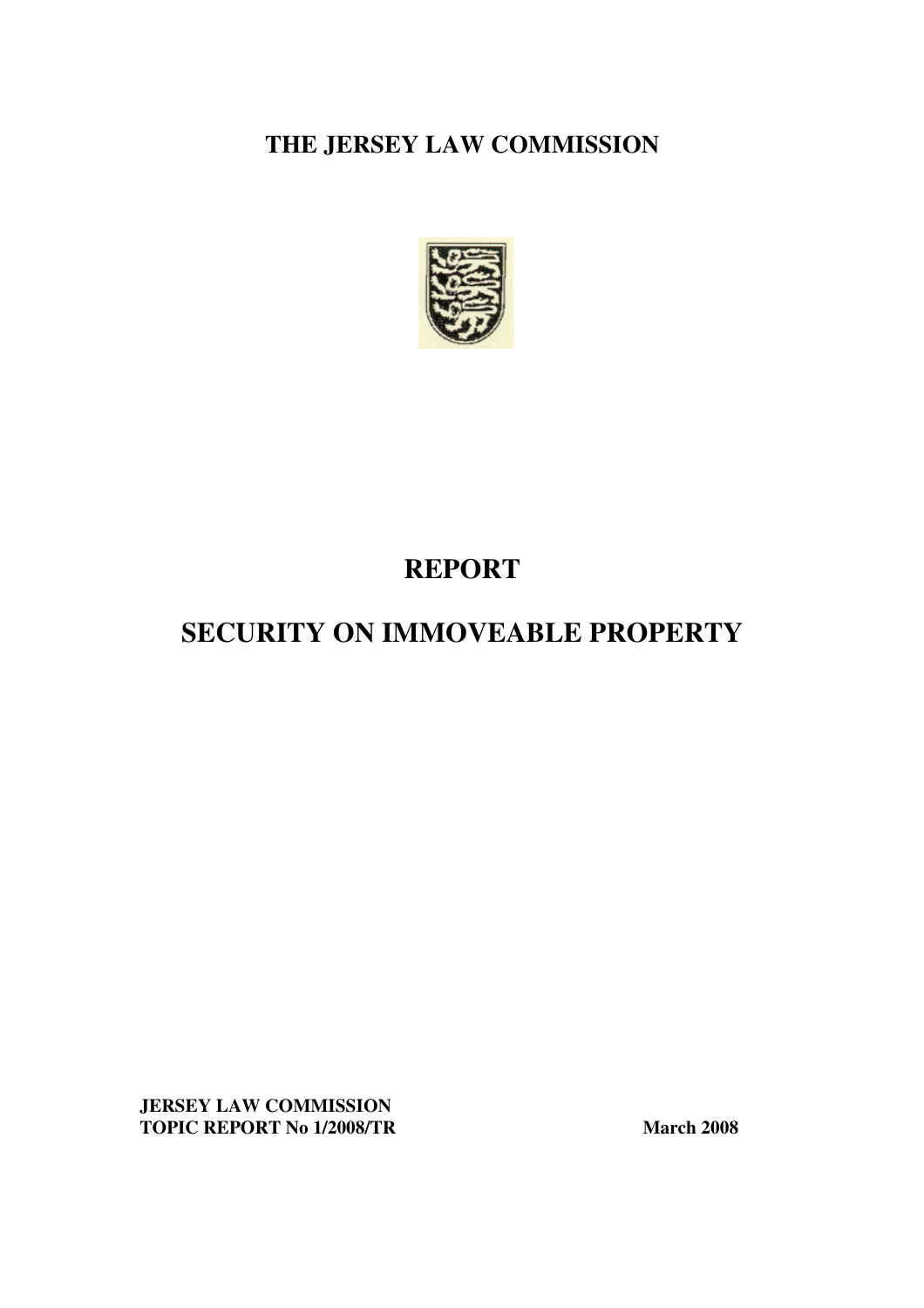**The Jersey Law Commission was set up by a Proposition laid before the States of Jersey and approved by the States Assembly on 30 July 1996.** 

The Commissioners are:-

Mr David Lyons, English Solicitor, *Chairman* Advocate Alan Binnington Mr Clive Chaplin, Solicitor Advocate Kerry Lawrence Advocate John Kelleher Mr Peter Hargreaves, Chartered Accountant

The address of the Jersey Law Commission is PO Box 404, Whiteley Chambers, Don Street, St Helier, Jersey JE4 9WG and its internet pages are within the Jersey government's website www.lawcomm.gov.je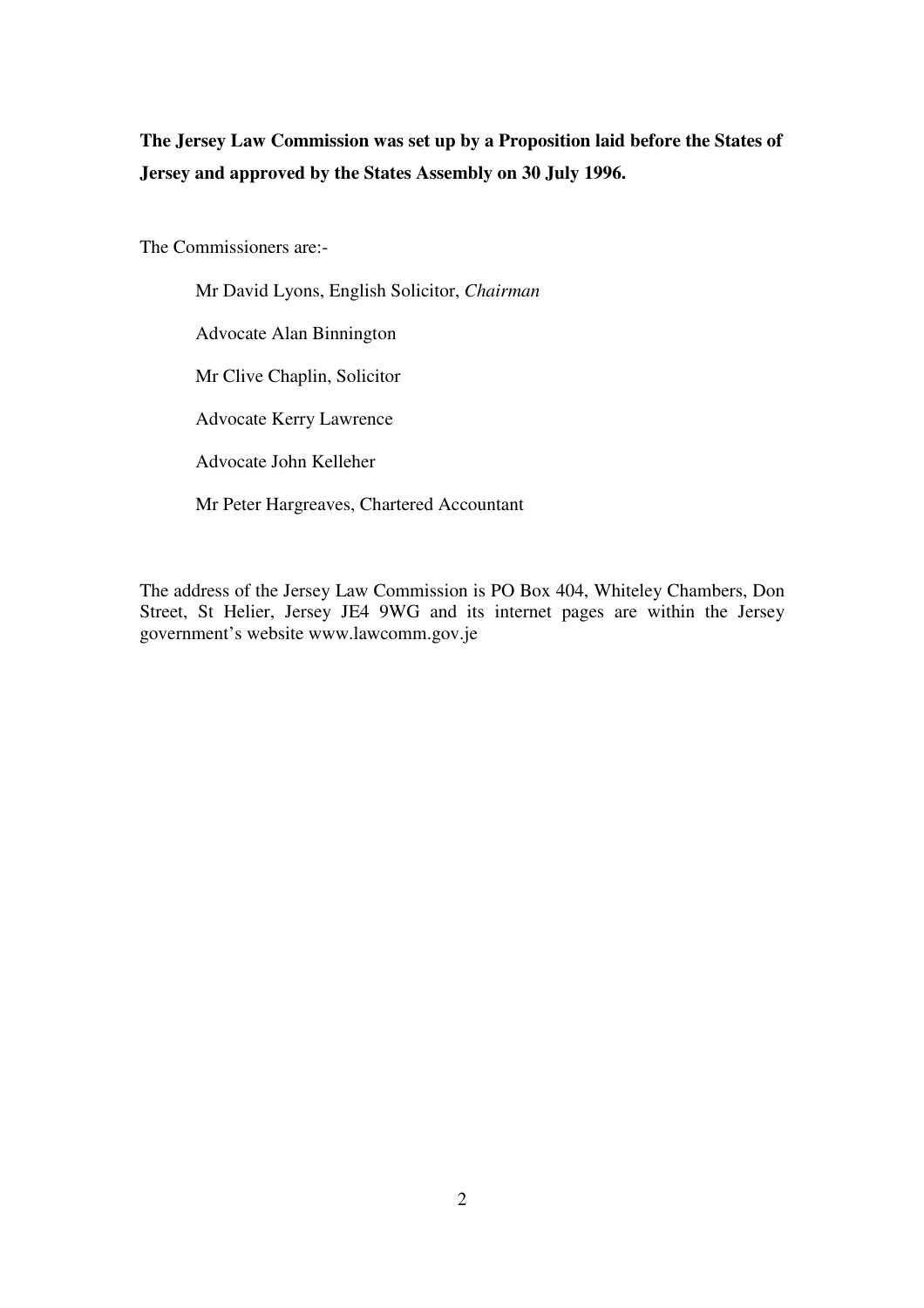## **CONTENTS**

## Appendices:

| A. | Persons who commented on the Consultation Paper |
|----|-------------------------------------------------|
|    | B. Acknowledgements                             |
| C. | Rules to be made under the law                  |
| D. | Repeals and amendments                          |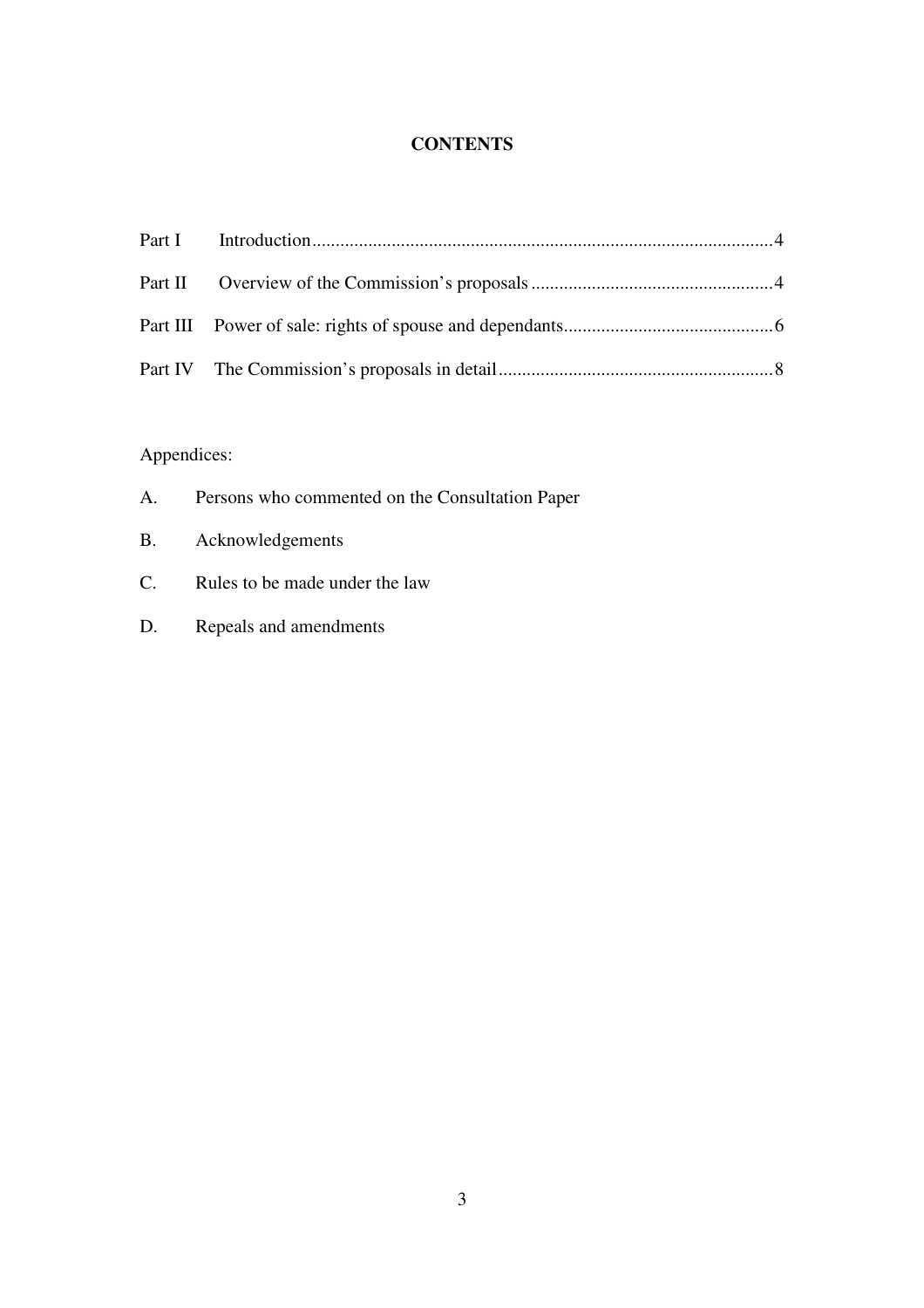## **THE JERSEY LAW COMMISSION**

## **REPORT**

## **SECURITY ON IMMOVEABLE PROPERTY**

*To the Chief Minister of the States of Jersey*

#### **Part I Introduction**

- 1 Following the publication in May 2006 of its Consultation Paper No.8 on Security on Immoveable Property, the Commission received comments in writing from only two persons. Both of these were mainly complimentary and general verbal comment has also been favourable.
- 2 The only matter arising from the written comments is a point concerning the power of sale with which it is proposed to replace the current *dégrèvement* procedure. This is discussed below in Part III, where we conclude that it does not call for change to the proposals set out in the Consultation Paper.
- 3 Nor have we made any other substantial amendments to the proposals in the Consultation Paper except for one point that we have reconsidered in the light of political developments since the Paper was published (see below at 8).

#### **Part II Overview of the Commission's proposals**

- 4 After conducting a comparative historical review of the English common law mortgage and the civil law system of hypothecation, the Commission is in no doubt that hypothecation should continue to be the method of obtaining security on immoveable property in Jersey. However, there are many aspects of existing Jersey law in this area that need clarifying, codifying and updating to meet present-day requirements.
- 5 One of the chief defects of the present law is that a creditor secured on immoveable property has no means of proceeding against his security except through some form of bankruptcy process. Usually this is either a *désastre*, the scope of which was extended to immoveable property by the Bankruptcy (Désastre) (Jersey) Law 1990, or a *dégrèvement*, a process introduced in its present form by the *Loi sur la Propriété Foncière* of 1880 but having its roots in the ancient customary system of *décret*. The Commission, in its Report No.2 on Dégrèvement published in 1999, proposed that *dégrèvement* be abolished. This proposal was repeated in the current Consultation Paper and it was further proposed that all existing and future secured creditors be given instead a power of sale modelled on that provided for intangible moveable security interests by the Security Interests (Jersey) Law 1983.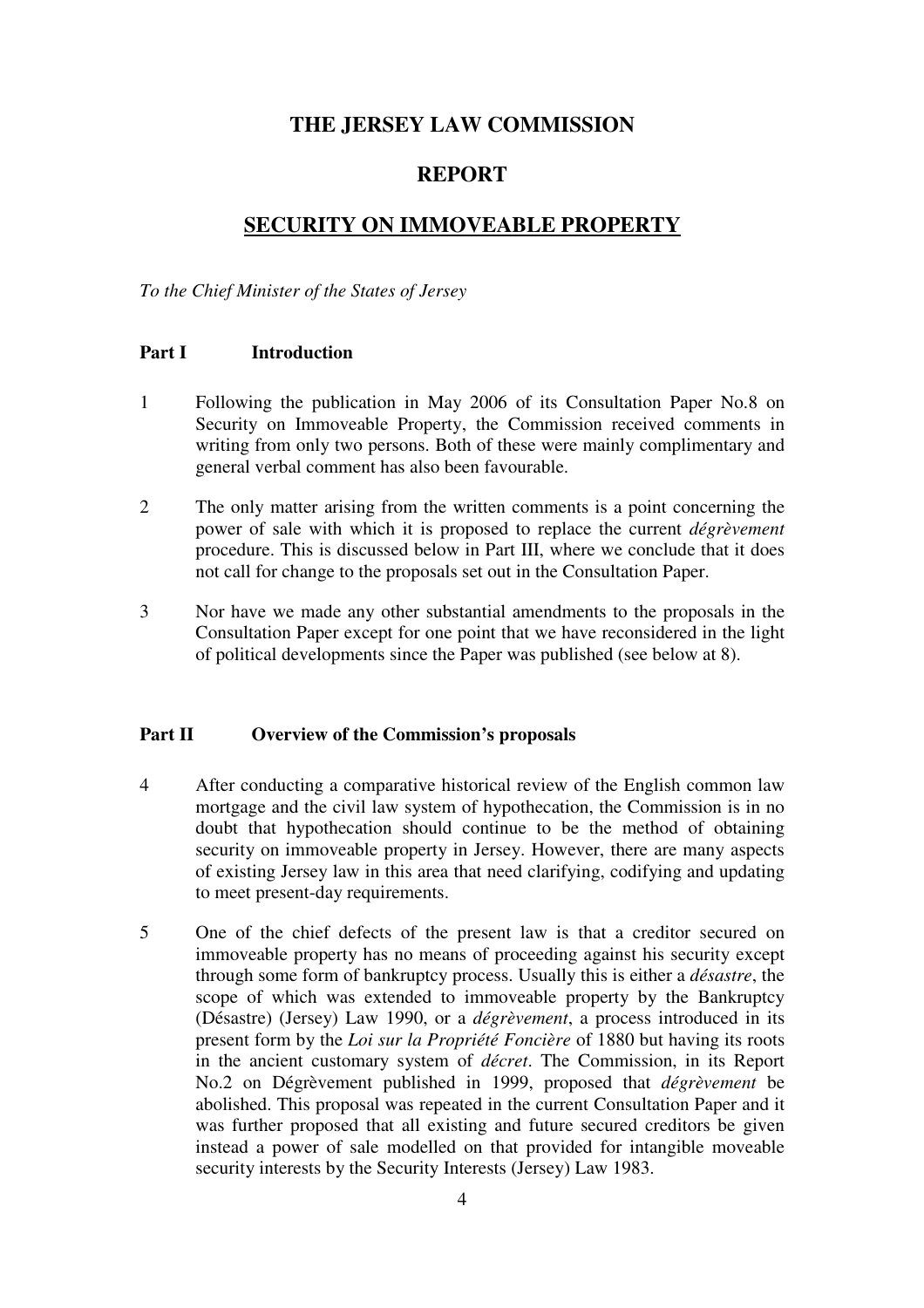- 6 Under the present law a widow's customary right of dower is secured by a legal hypothec on her husband's immoveable estate dating from his death. A widower's *droit de viduité* should logically now have the protection of a similar hypothec, as it seems from the Wills and Successions (Jersey) Law 1993 that both dower and *viduité* now only arise in situations where they have to be claimed adversarially from the legatees to a testate succession. More broadly, it seems to us unjust that different rights for widows and widowers should survive in the twenty-first century. We propose that the Wills and Successions Law be amended to redefine dower and *viduité* as identical rights claimable by a surviving spouse in a testate immoveable succession failing comparable provision in the will, and secured by a legal hypothec on the estate. Should *légitime* in moveable successions be replaced in the future by the 'judicial discretion' method of testamentary restriction adopted in England and Wales, applying to both moveable and immoveable property, dower and *viduité* could be abolished entirely and their ancillary legal hypothec given instead to any person applying to the Court for discretionary provision out of a testate immoveable succession.
- 7 In chapter 14 of the Consultation Paper we recommended that it should be possible to hypothecate undivided shares in the types of immoveable property that are themselves hypothecable, but we did not recommend measures to allow hypothecation of the individual contingent interests of persons holding a property jointly and for the survivor. The idea of charges for third party liability (whereby the owner of a property charges it to secure the debt of another person without being party to the debt itself) was also rejected as it conflicts with the principle that a hypothec is inseparable from the debt it secures; the need it would address seems to us to be adequately met by the established procedures for registering guarantees and for making co-owners jointly and severally liable for their individual debts. At paragraph 14.10 we also considered the suggestion that it should be possible to register a hypothec for a percentage of the value of a property as an alternative to a specific capital sum. The argument for this was that some shared equity schemes operate on that basis in the UK and that it should be available in Jersey to facilitate the introduction of such schemes here. At the time we were not convinced of the need for this either, but in view of recent moves in the political sphere for the introduction of shared equity schemes we have now decided that the law should make provision for hypothecs of this type.
- 8 We have also added special provisions for registering orders of the Family Division of the Royal Court, to enable orders for periodic payments to be registered as well as those for payment of a single sum.
- 9 In its 1999 Report on Dégrèvement the Commission recommended that the proposals made in that report should be implemented by further amending the *Loi (1880) sur la Propriété Foncière*. The proposals now being put forward are much more extensive and we recommend that the 1880 law and its various amendments be repealed and replaced by a new statute drafted in English. To ensure that its provisions are compatible with the principles of this specialized area of Jersey law, we further recommend that a qualified Jersey advocate or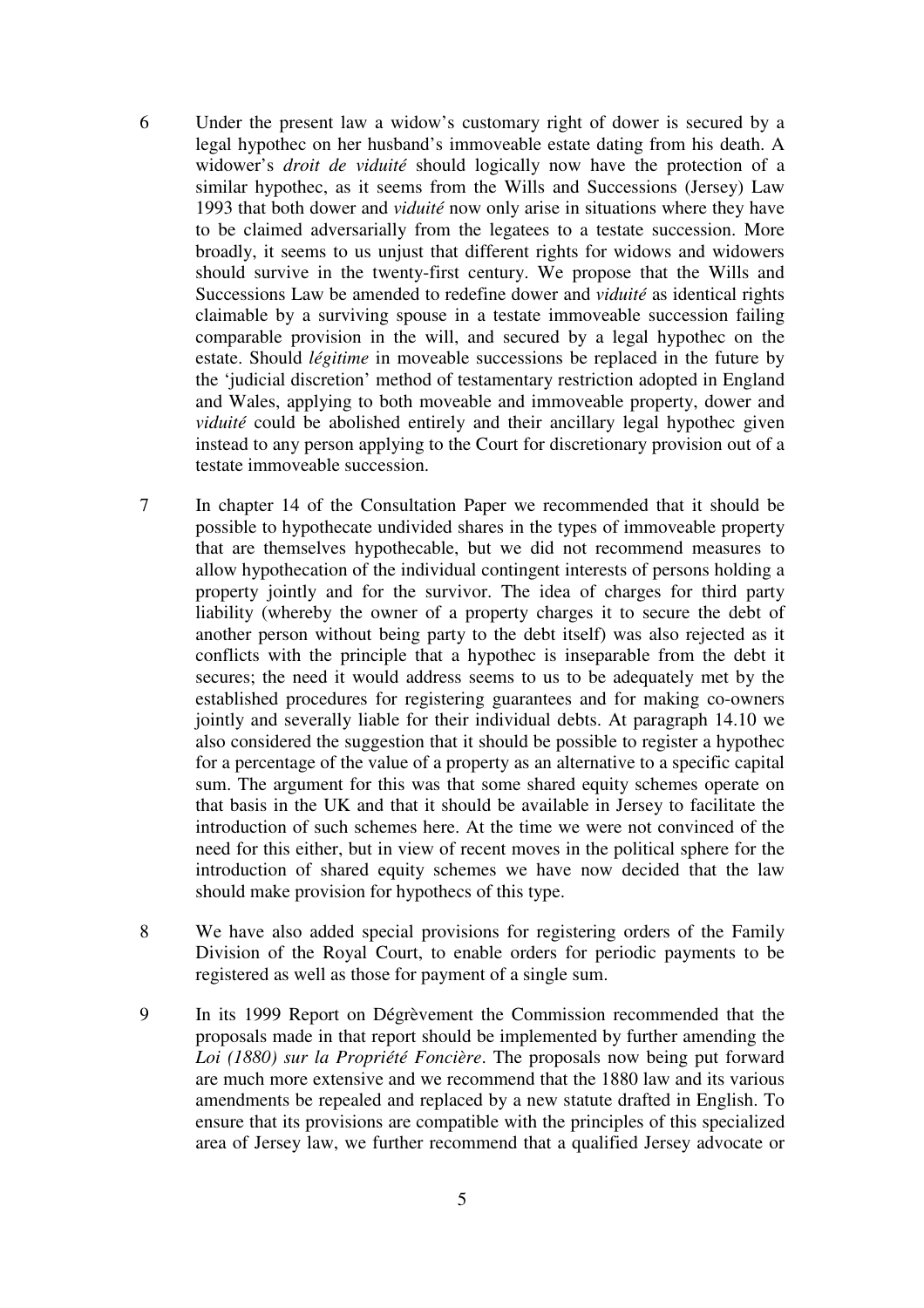solicitor with knowledge of conveyancing practice should be appointed as consultant to the law drafting process.

10 Finally, looking ahead beyond our present topic, we see no reason in principle why the new law should not be adapted in the future to provide for the hypothecation of moveable as well as immoveable property should the legislature wish to follow some other jurisdictions in bringing both classes of property within a single system of hypothecation.

#### **Part III Power of sale: rights of spouse and dependants**

- 11 In paragraph 19.3 of the Consultation Paper we proposed (see 5 above) that all hypothecary creditors be given a statutory power of sale modelled on that provided by Article 8 of the Security Interests (Jersey) Law 1983. The power of sale will be exercisable only on the authority of an order of the Royal Court, whose duties and powers will be based on Article 8(4) of the Security Interests Law (see paragraph 19.6). In paragraph 19.11 we did not recommend that special provision be made for a spouse or dependant of the mortgagor/debtor similar to that contained in Article 12 of the Bankruptcy (Désastre) (Jersey) Law 1990.
- 12 It was suggested by one commentator that the interests of a spouse and dependants ought to be given such specific protection or alternatively that this could be achieved by giving to the Royal Court, in ordering a power of sale, a broad general discretion to balance the interests of the family equitably with those of secured creditors.
- 13 Whilst we continue to be of the view that the rights of the spouse or dependants of the mortgagor/debtor should not be specifically protected, we have no objection to achieving this by judicial discretion. We believe that the wording of a provision modelled on Article 8(4) of the Security Interests Law would give to the Royal Court a broad discretion to grant or refuse or impose conditions upon an order for sale. We have taken this view after consulting the Law Commission for England and Wales who conducted a review of the wording and judicial interpretation of Section 91(2) of the Law of Property Act 1925 of the United Kingdom. Section 91(2) provides "in any action … for sale … the court, on the request of the mortgagee, or any person interested … and notwithstanding that
	- (a) any other person dissents; or
	- (b) the mortgagor or any person so interested does not appear in the action; …

may direct a sale of the mortgaged property on such terms as it sees fit ..."

14 Article 8(4) of the Security Interests Law provides that the Royal Court may grant an order of sale "… upon such conditions as the Court thinks fit". Since the wording of this Article is similar to the wording of Section 91(2) of the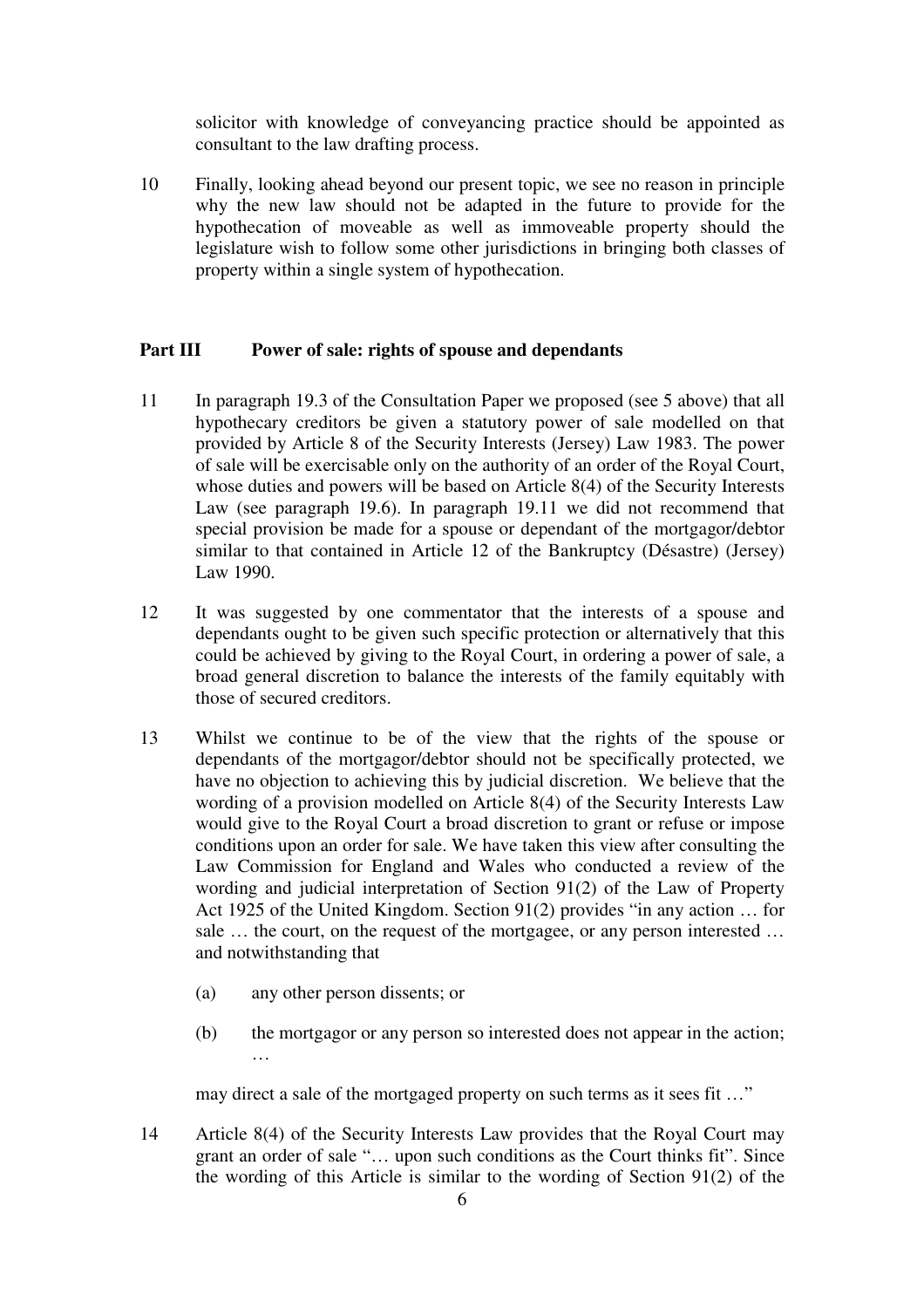Law of Property Act 1925, we felt it useful to refer to the aforementioned review of the operation of Section 91(2).

- 15 The English Law Commission's view (and our own) of the operation of Section 91(2) and the interpretation of the words "on such terms as it thinks fit" confirms that these words give to the court the wide discretion sought by the commentator. The English courts have exercised their discretion in such a way that no party suffers disproportionately. It appears that the duty of the court in considering an application for an order of sale is to balance the interests of all parties. The wording of the law authorising the Royal Court to order a sale should follow the United Kingdom model which makes it clear that the court may order the sale "on such terms as it thinks fit" notwithstanding the dissent of any person (including the mortgagee) or that the mortgagee or other interested party, for example a spouse, does not appear in the proceedings.
- 16 There are numerous cases on the interpretation of Section 91(2). In *Polonski v. Lloyds Bank Mortgages Limited* [1998] 1 FCR 282, the court followed the leading case of *Palk & another v. Mortgage Service Funding plc* [1993] 2 All ER 481. *Palk* concerned a mortgagor in negative equity who wanted the court to order a sale notwithstanding that there would be a considerable shortfall between the proceeds and the mortgage debt. The mortgagee opposed the sale. It wished to wait until house prices recovered in the hope that the debt would be covered. The court ordered the sale and commented: "Section 91(2) gives the Court a discretion in wide terms. The discretion is unfettered. It can be exercised at any time. Self-evidently, in exercising that power the Court will have due regard to the interests of all concerned. The Court will act judicially." In *Polonski* itself the mortgagor, a single widow with two small children, wished to move to an area with better schooling and job prospects. She had negotiated a sale to a housing association but the proceeds would not pay off the mortgage debt. The mortgagee bank opposed the sale. It, too, wished to wait until house prices recovered. Jacob J pointed out that the mortgagee bank would be able to buy the property if it wished to gamble on house prices. He also noted that instead of behaving responsibly the mortgagor could have handed back the house keys to the bank and moved away. Counsel for the bank argued that *Palk* is authority for the proposition that the Court can only take account of financial matters in exercising its discretion. Jacob J said "I do not read what [the judge said in *Palk*] as limiting the Court's discretion to purely financial matters. I think that the Court can take into account social matters and can look at all the reasons given by the [mortgagor] for wanting a sale."
- 17 It will be seen from these cases that the United Kingdom legislation allows a mortgagor, as well as a mortgagee, to apply for an order for sale and the Court has discretion not only on the terms of the order for sale but also as to who should have the conduct of the sale. Where the proceeds are likely to exceed the mortgage debt, the mortgagor may be the best person to conduct the sale on the basis that he has a keener interest than the mortgagee in obtaining the best price. We think the Jersey legislation should follow the same principles and we recommend that not only the mortgagee but also the mortgagor and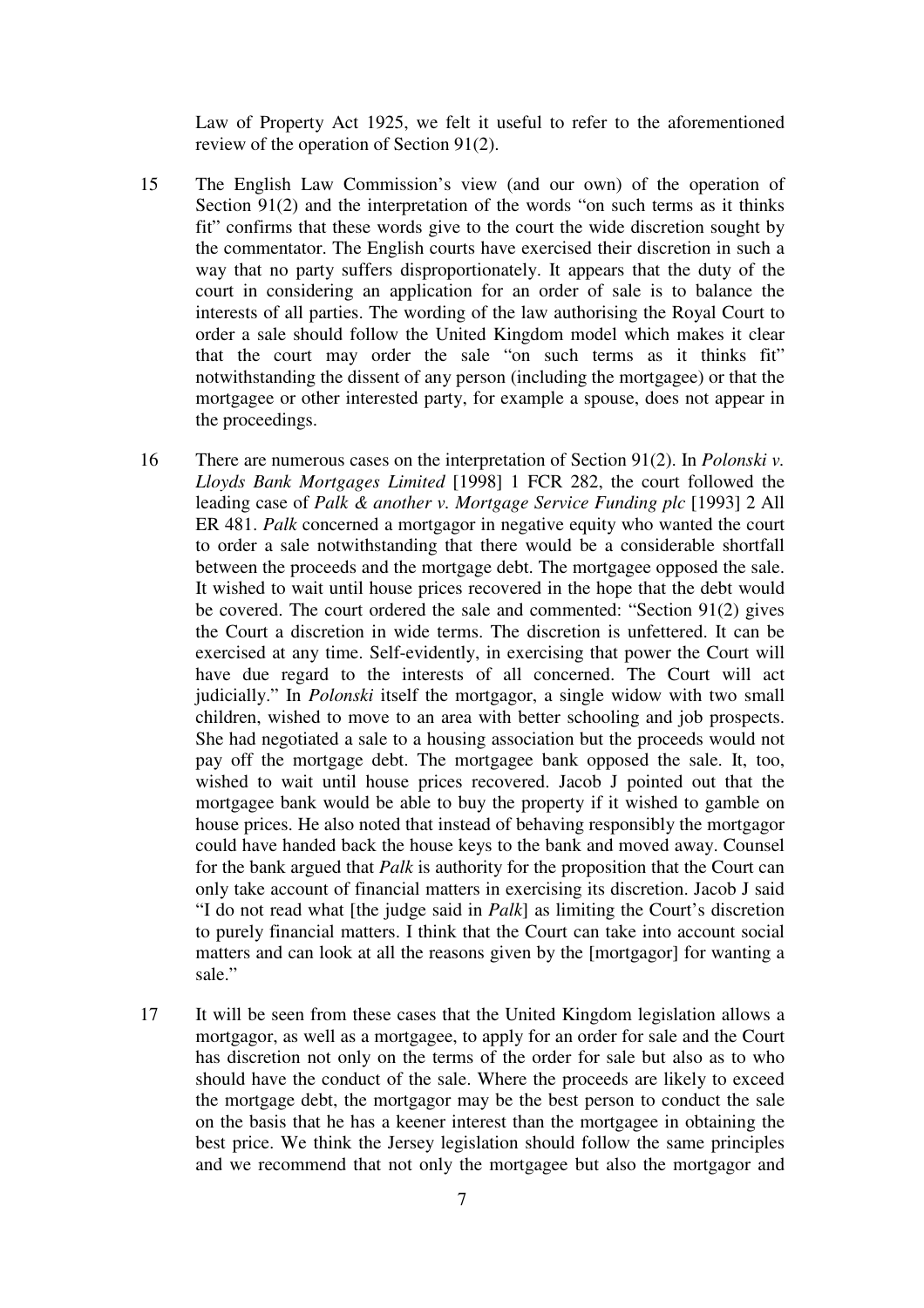any other interested party should have the right to apply to the Royal Court for an order for the sale of a hypothecated property. Accordingly, to give the Royal Court a discretion similar to that of the English courts, we propose that the law should incorporate provisions based on Section 91(2) of the Law of Property Act 1925 (see below at 27.4) to amplify the wording of the power of sale for Jersey which we have recommended should be modelled on Article 8 of the Security Interests Law.

#### **Part IV The Commission's proposals in detail**

18 In this part of the Report we set out fully the provisions that we think the new law should contain, including those bought forward (mostly with amendments) from the law of 1880. Explanatory notes are contained within square brackets.

#### 19 **Definitions**

- 19.1 Except where the context otherwise requires, the following definitions apply in this part of the Report.
- 19.2 'Hypothec' means the real right (*jus in re*) attached to a debt by which the debt is secured as a charge on immoveable property owned by the debtor. In respect of judicial and conventional hypothecs, 'debt' includes a fluctuating liability [e.g. a bank overdraft] or a guarantee: see below at 22.1 and 23.4.
- 19.3 '*Droit de suite*' means the right of a secured creditor to follow any part of the hypothecated property into the hands of a third party to whom it has been conveyed without the creditor's consent (see below at 20.6(c) and 26.2-26.4).
- 19.4 'Immoveable property' comprises
	- (a) land;
	- (b) leases of land for a term of not less than nine years, created by contract passed before the Royal Court;
	- (c) perpetual rentes;
	- (d) simple conventional hypothecs and the moneys secured by them;
	- (e) fiefs; and
	- (f) any other property deemed to be immoveable by the customary law of the Island.
- 19.5 'Land' includes buildings, parts of buildings, and shares (*lots*) constituted within a building by a co-ownership declaration under Article 3 of the *Loi (1991) sur la copropriété des immeubles bâtis*.
- 19.6 'Corpus fundi' means an area of land complete and undivided in the hands of its owner or transferor, whether acquired by one or several titles.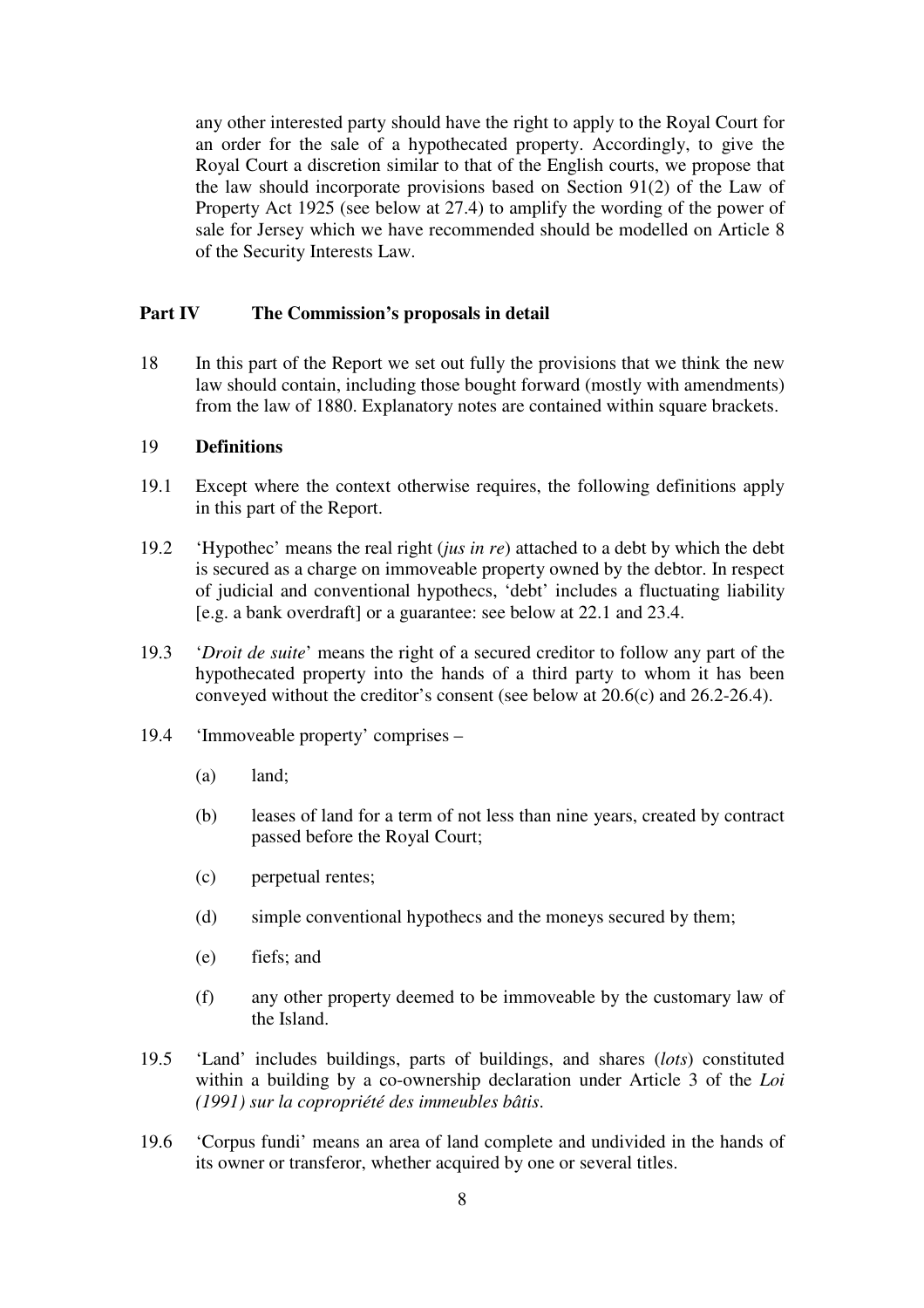- 19.7 'Lease', 'lessor' and 'lessee' include an under-lease, under-lessor and underlessee; 'lessor' and 'lessee' further include successors in title to the original lessor and lessee.
- 19.8 All references to immoveable property of any sort include undivided shares in property of that sort [so that such shares will be hypothecable in the same way as the property itself].
- 19.9 'Court', in relation to the registration of its acts or judgments to obtain a legal or judicial hypothec, means any court having civil jurisdiction in the Island.
- 19.10 'Greffier' means the Judicial Greffier [in practice, the Registrar of Deeds].

#### 20 **Hypothecation in general**

- 20.1 No debt may be secured against immoveable property except by hypothecation in accordance with the terms of the new law. Nothing in the law shall be interpreted as permitting a debt to be secured on moveable property other than as provided by the Security Interests (Jersey) Law 1983.
- 20.2 No immoveable property can be hypothecated unless the debtor has legal title to it at the date when the hypothec comes into force. Future assets, including contingent interests in property held with another person jointly and for the survivor, are not hypothecable in any circumstances. The fact that a third party has a right of usufruct of a property does not prevent the owner of the *nuepropriété* from hypothecating it, but the rights of the secured creditor in that case cannot prejudice those of the usufructuary.
- 20.3 Any instrument whereby an owner of property purports to charge it to secure the debt of another person, without being party (either as guarantor or through joint and several liability) to the debt itself, will be void.
- 20.4 Except where otherwise provided, the only classes of immoveable property capable of being hypothecated are –
	- (a) land; and
	- (b) leases which are susceptible of hypothecation under Article 2(1) of the *Loi (1996) sur l'hypothèque des biens-fonds incorporels*.
- 20.5 A hypothec charged on land will extend to any building subsequently erected on that land while the hypothec is in existence.
- 20.6 A creditor secured by hypothec, whether before or after the coming into force of the law, will have the following rights in place of those that he had or would have had before:
	- (a) Power to realise his security by sale (see below at 27).
	- (b) Preference according to the priority of his hypothec on the proceeds of any sale, in a *désastre* or otherwise, of the property on which the hypothec is charged (see below at 26.1).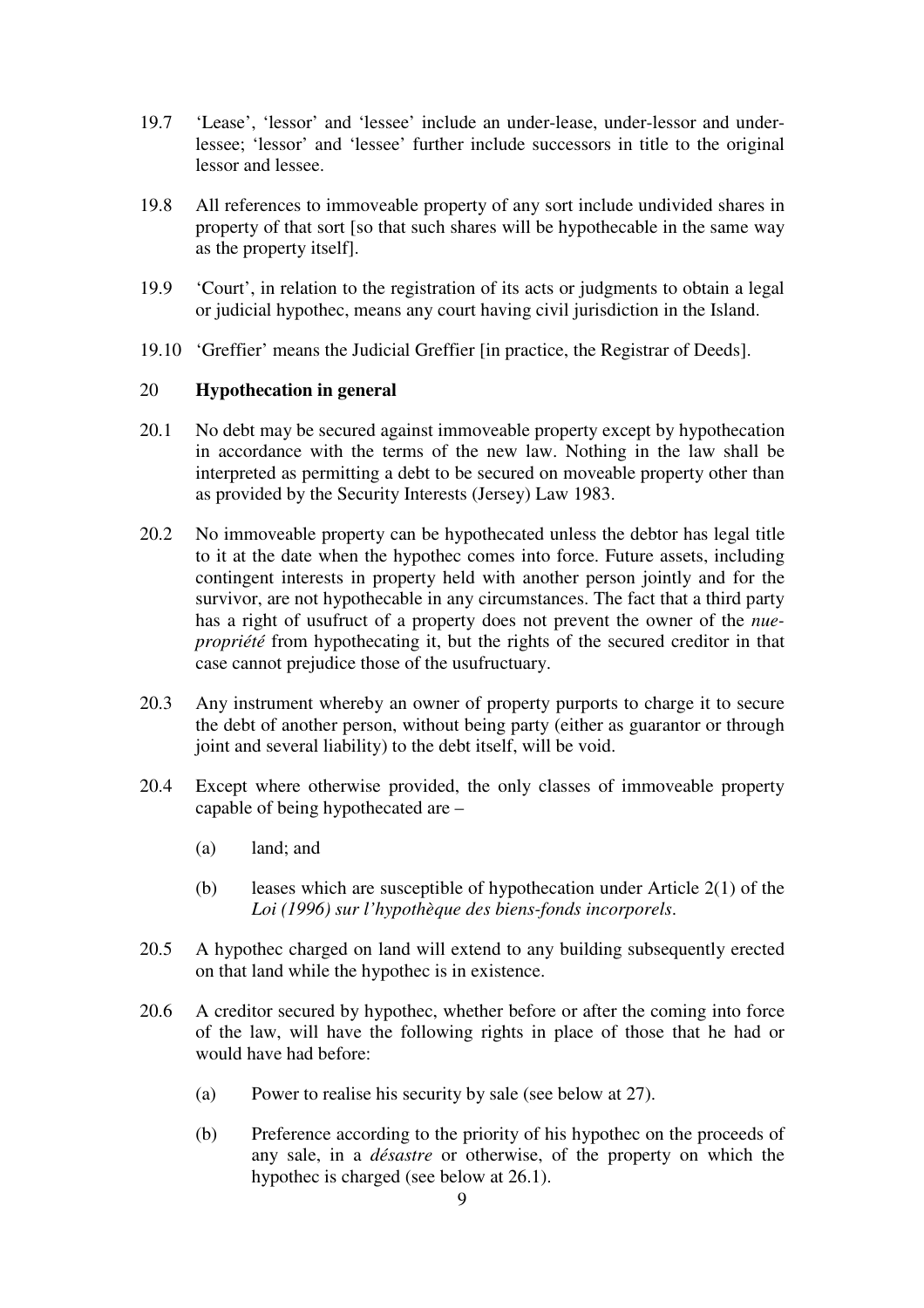- (c) If the debtor's assets are insufficient to satisfy the secured claim, the right to follow any part of the hypothecated property into the hands of a third party to whom it has been conveyed without the creditor's consent (see below at 26.2-26.4).
- 20.7 Hypothecs are of three kinds:
	- (a) legal hypothecs, arising by operation of law;
	- (b) judicial hypothecs, resulting from the registration of court judgments;
	- (c) conventional hypothecs, created voluntarily by contract between the debtor and creditor.

#### 21 **Legal hypothecs**

- 21.1 If an unsecured creditor of a deceased person either
	- (a) has obtained judgment in the debtor's lifetime for payment of the debt, and registers the judgment in the Public Registry within a year and a day of the debtor's death (or within eighteen months of an act of the Royal Court granting the heirs *bénéfice d'inventaire* to establish whether the estate is solvent); or
	- (b) actions the estate within the same period and then, having obtained judgment for payment of the debt, registers it in the Public Registry within fifteen days inclusive of the date of the judgment;

– the registration will give the creditor a legal hypothec, as from the date of death, against all land and hypothecable leases to which the debtor was entitled when he died.

- 21.2 Should the amount of the judgment debt be varied on appeal, the hypothec will stand in the altered amount provided the judgment of the court of first instance was registered as provided under 21.1.
- 21.3 When the debt is repaid, the creditor must attend before the Greffier to cancel the registration in the same way as provided for judicial hypothecs (see below at 22.7-22.8).
- 21.4 In all cases, the *droit de suite* attached to this type of legal hypothec will be extinguished by prescription after ten years from the debtor's death.

[*Note.* – It might be argued that this hypothec, requiring a judicial action to bring it into existence, should be classed as a judicial hypothec rather than a legal one. However, as it differs from other judicial hypothecs in being retrospective and not embracing contingent liabilities or guarantees, we think it better to treat it as a legal hypothec (as in the 1880 law) than to complicate the definitions of a judicial hypothec to accommodate it.]

21.5 A widow's right of dower and a widower's *droit de viduité* will both be secured by a legal hypothec on all the immoveable property owned by the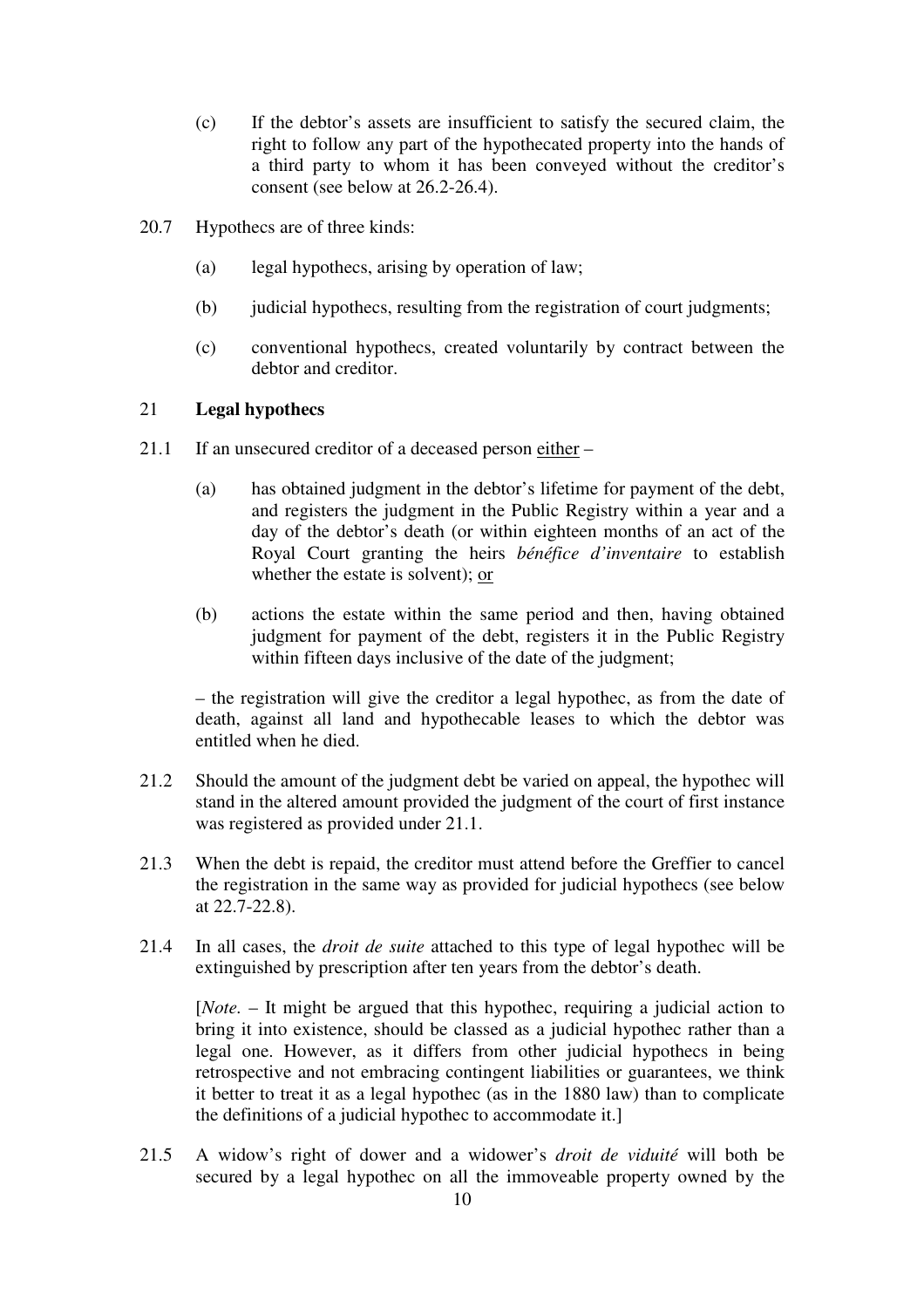deceased spouse at his or her death. The date of the hypothec will be the date of death of the spouse. [Note that this is the only hypothec that bears on all immoveable property and not only on land and leases.]

- 21.6 The provisions of the Wills and Successions (Jersey) Law 1993 should be amended to make clear that dower and *viduité* can now only arise in testate successions where the will does not make equivalent provision for the surviving spouse. Dower and *viduité* themselves should also be redefined and made identical. We think a fair definition would be the life-enjoyment of (a) the matrimonial home and (b) a fixed share of any other immoveables in the succession: one third share would correspond to a widow's existing dower entitlement, but this should perhaps be reconsidered in the light of recent pronouncements by the Family Division of the Royal Court on the division of family property in divorce cases. However defined, the right would not be contingent on there being children of the marriage and it would not cease on remarriage. A procedure should be spelt out in the law for claiming the right against the devisees, with a time limit of one year for claiming it following registration of the will.
- 21.7 If the recommendation in 21.6 is accepted, the *droit de suite* attached to the hypothec for both dower and *viduité* will continue until the death of the widow or widower. If the recommendation is not accepted and dower and *viduité* are left in their present form, a widow's *droit de suite* will continue until her death and a widower's until his remarriage.

#### 22 **Judicial hypothecs**

- 22.1 Subject to the provisions of the law, any act or judgment of court for the payment or acknowledgment of a debt, guarantee or other obligation, actual or contingent, or fixing the amount of an award for damages, may be registered in the Register of Obligations at the Public Registry and such registration will give the plaintiff a judicial hypothec on all land and hypothecable leases to which the debtor has title at the time of registration, or on such one or more of them (or any part thereof) as the act of court may specify.
- 22.2 If the act is registered by order of the court at the request of the plaintiff, or if, in the case of a judgment obtained adversarially, it is remitted for registration by the plaintiff within fifteen days of the date of the act, the hypothec will take the date of the act. In all other cases, the hypothec will take the date on which the act is remitted for registration. The Greffier will be responsible for noting on all acts remitted for registration the date when they have been so remitted, and this date must appear on the record in the Register of Obligations.

[*Note.* – This arrangement will continue to give judgment creditors their existing 15-day period in which to register their judgments, but in the case of mortgage loans it will allow two or more loans acknowledged on a property on the same day to be registered in order of priority by date without the need to wait fifteen days before the second charge can be secured.]

22.3 A judicial hypothec may be obtained either –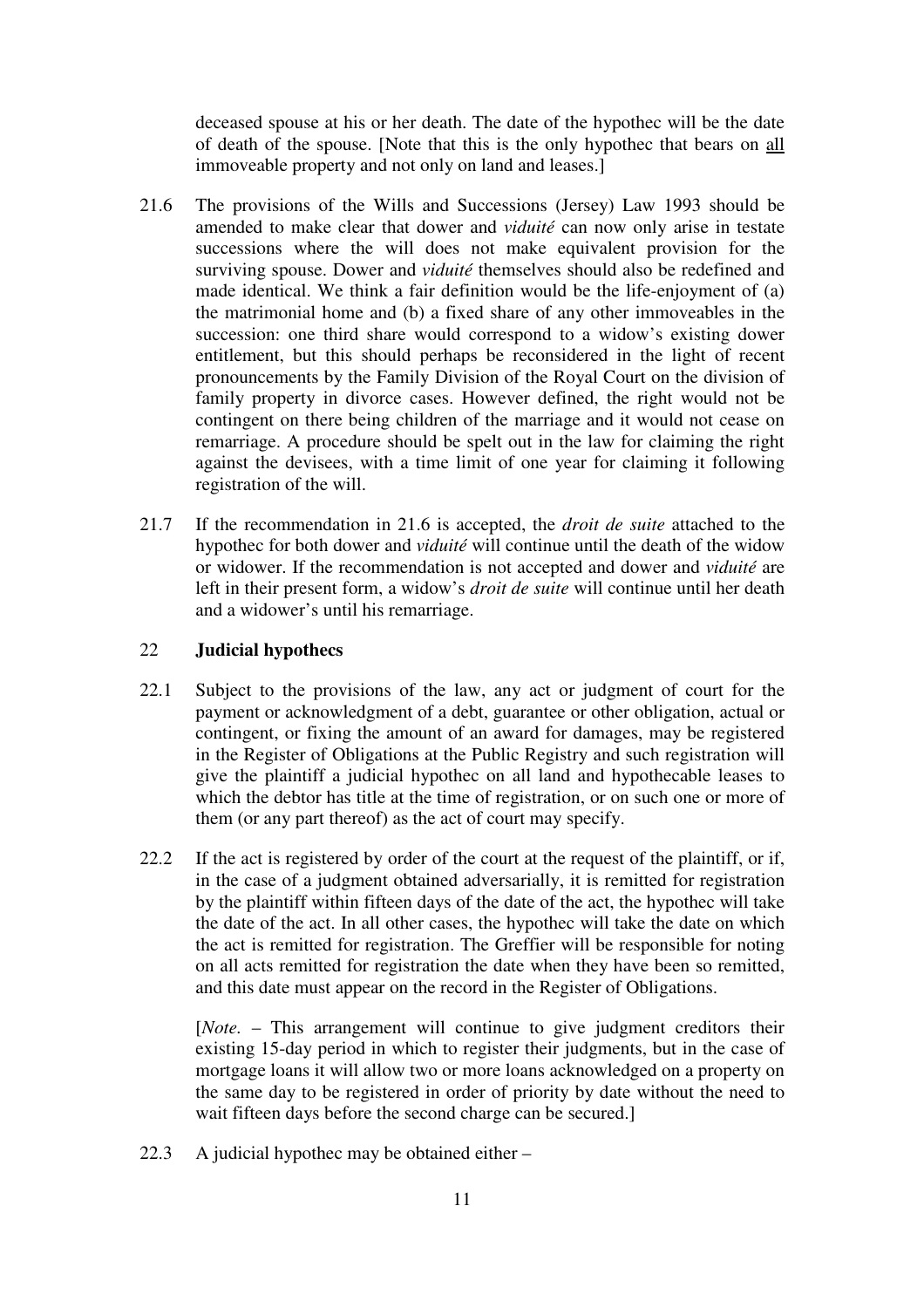- (a) for a capital amount adjudged by the court or acknowledged by the defendant to be owed by him (or, in the case of a guarantee or other contingent liability, potentially owed by him) to the plaintiff, being one or more sums, with or without interest; or
- (b) if the hypothec is charged on a specific property, for a fixed percentage of either the purchase price or the market value of the property, or of whichever of the two is higher from time to time; or
- (c) for any payment or series of payments ordered by the Family Division of the Royal Court to be made under any provision of the Matrimonial Causes (Jersey) Law 1949 or the Children (Jersey) Law 2002.

[*Note to sub-paragraph (c).* – Though orders of the Family Division in divorce cases can in theory already be registered under Article 29(1)(d) of the Matrimonial Causes (Jersey) Law 1949, the constraints of the 1880 law mean that this is only practicable if the order is for payment of a lump sum. In general we do not favour allowing periodic payments to be secured by judicial hypothec, but after consultation with the Family Division Registrar we are satisfied that an exception should be made in respect of orders under the Matrimonial Causes Law and the Children Law so that, for example, a divorced woman who is owed up to five years' arrears (see 27.9) of maintenance by her exhusband will have security dating from the registration of the maintenance order, thus ranking above creditors who have since registered their claims on his property. We think it best to treat Family Division orders as a special category with a self-contained procedure for their registration and cancellation (see below at 22.4 and 22.9). The provisions set out here are intended to supersede those in Article 29(1)(d) of the Matrimonial Causes Law.]

- 22.4 An order of the Family Division may only be registered at the instance of the court [i.e. cannot be remitted for registration by the party to whom payment is to be made]. In the case of periodic payments, if their amount is varied by a subsequent order, that order must also be registered and the new amount will be substituted for the old without altering the date of the hypothec.
- 22.5 If the amount of any judgment debt that has been registered is subsequently varied by a superior court on appeal, the registration of the appellate judgment within fifteen days inclusive of its date will have the effect of substituting the new amount for the original amount without altering the date of the hypothec. If the appellate judgment is not registered within fifteen days, the hypothec resulting from registration of the original judgment will automatically be extinguished and the hypothec resulting from any subsequent registration of the appellate judgment will take the date of that registration.
- 22.6 In any other case, once an act or judgment has been registered, the registration of a further act relating to the same debt (including a judgment for repayment of a debt whose acknowledgment has previously been registered) will destroy the hypothec resulting from the original registration.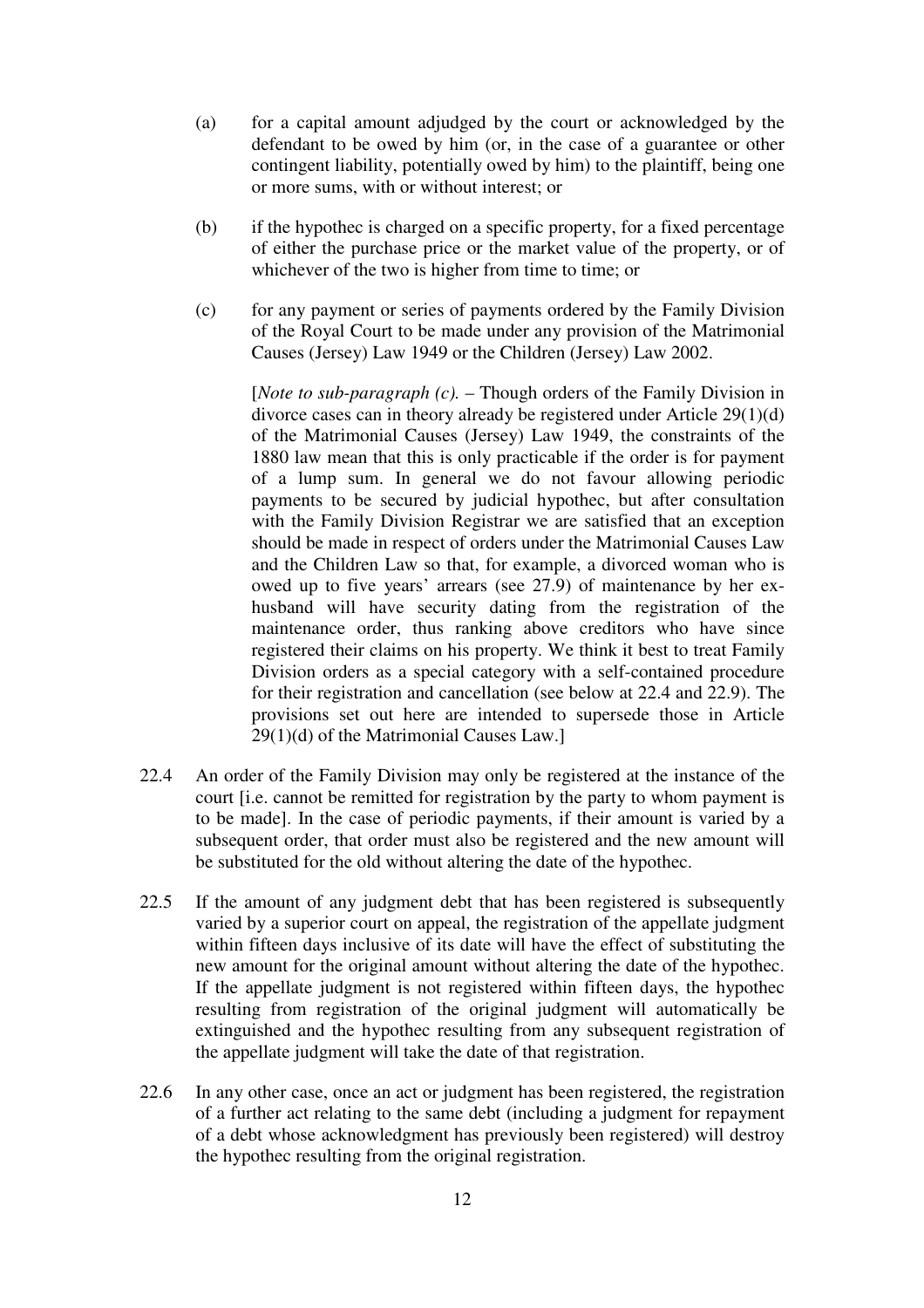- 22.7 Except as provided under 22.9, when a debt secured by judicial hypothec has been repaid or the hypothec has been extinguished by virtue of any provision of the law, the creditor must attend before the Greffier to cancel the registration. [Procedure to be provided by rules.] A creditor neglecting to do this within one month may be condemned to do so on a simple action before the Royal Court (or the Petty Debts Court if the registered judgment is of that court) at the instance of the debtor, without prejudice to any claim that the debtor may make for damages suffered by reason of the creditor's negligence. If the creditor cannot be traced, proceedings may be served on the lawyer who acted for the creditor at the time of registration. All that need be demonstrated to obtain an order for cancellation is that the debt secured by the hypothec has been repaid or extinguished.
- 22.8 If a registration has not been cancelled within one month of an order of the court under 22.7, the court may make a further act declaring the hypothec extinguished and will order registration of this act in the Public Registry to discharge it. Where a hypothec has long since been repaid and the creditor is dead or infirm or cannot be traced, a similar act may be made on an *ex parte* representation by the owner of the property.
- 22.9 Registration of an order of the Family Division of the Royal Court may only be cancelled by a further order of that court.
- 22.10 The *droit de suite* attached to a judicial hypothec will be extinguished by prescription after twenty-five years from the date of the hypothec. This provision will be retrospective in regard to existing judicial hypothecs whose *droit de suite* is still active on the day the law comes into force, but it will not revive any *droit de suite* that has previously lapsed. [For the time limit within which the right must be exercised following a transfer of the property, see below at 26.2.]
- 22.11 Though judicial hypothecs and the debts secured by them will continue, as at present, to be moveable property of the creditor, the rule that a claim for repayment after the debtor's death must be pursued in the first instance against the debtor's moveable estate is abolished. [See further below at 26.5.]
- 22.12 All assignments of judicial hypothecs by the creditor to a third party must in future be effected by a form of transfer executed before a prescribed witness and registered in the Public Registry. [Procedure to be provided by rules, after consultation with practitioners and with the Judicial Greffe.]

#### 23 **Conventional hypothecs**

- 23.1 A conventional hypothec may be created either
	- (a) in a contract of sale of land or of assignment of a lease, as the whole or part of the consideration for the sale or assignment; or
	- (b) as an independent transaction between a debtor and creditor.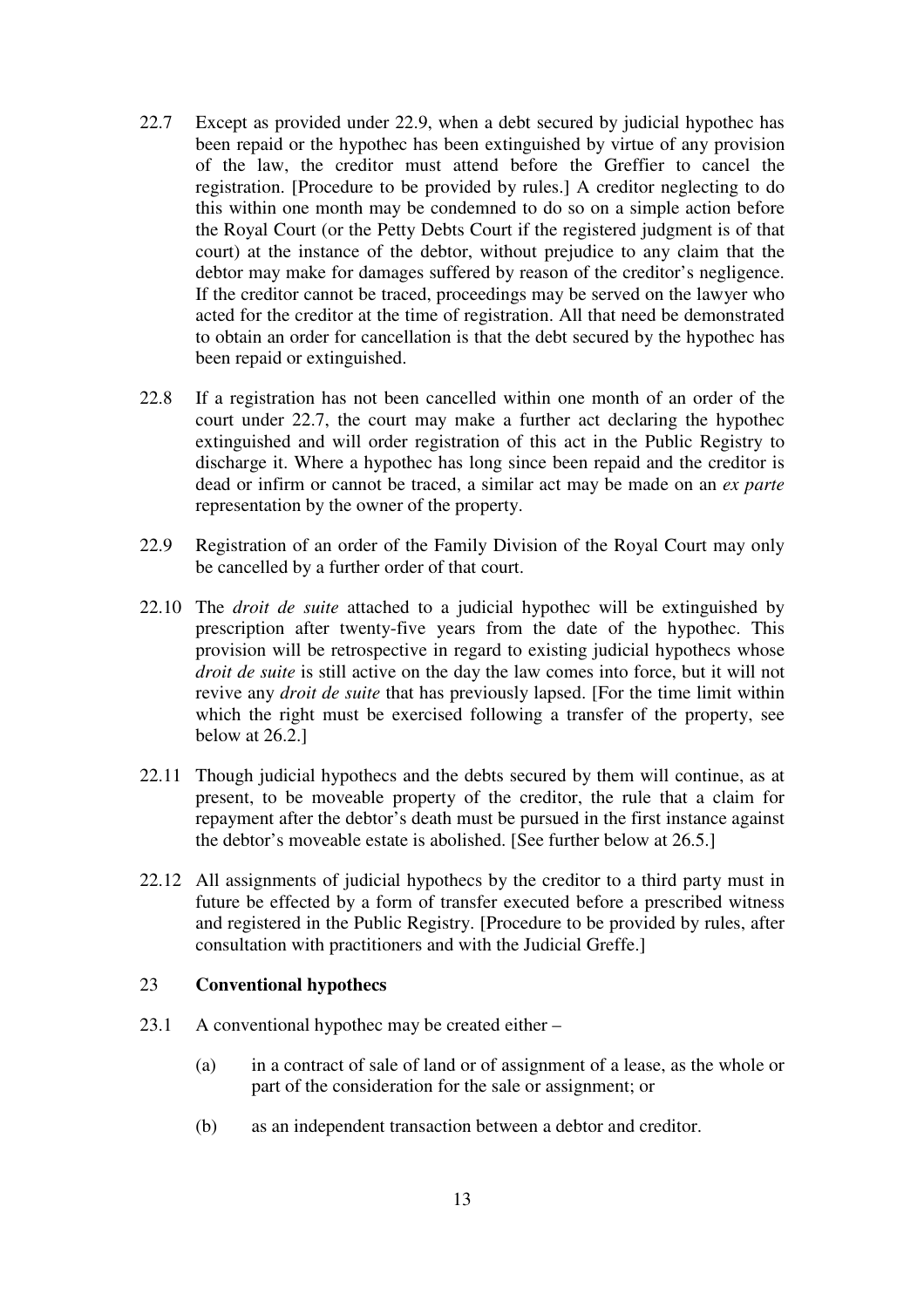[The distinction of the two under the 1880 law as *hypothèques consenties* and *hypothèques créées* is abandoned as it no longer serves any useful purpose.]

- 23.2 Conventional hypothecs are of two kinds:
	- (a) foncier or ground hypothecs for the security of rentes; and
	- (b) simple hypothecs for the security of a capital sum of money.
- 23.3 A foncier hypothec may in future only be created for the security of a life rente [i.e. a pension or annuity]. The future creation of perpetual rentes of any kind is prohibited. However, all existing perpetual sterling rentes created under the 1880 law will conserve their foncier hypothec until reimbursement.
- 23.4 A simple conventional hypothec may be created in respect of either an actual capital debt or a contingent or fluctuating debt or guarantee, or for a given percentage of the purchase price or market value of the hypothecated property, in the same way as set out for judicial hypothecs at 22.1 and 22.3(a) and (b). The capital may bear interest or not and may be repaid in whole or by instalments in such manner as the deed of creation may stipulate, except that the repayment period may not be fixed at more than twenty years as to the debtor's right to repay or thirty years as to the creditor's right to demand repayment. Failing stipulation in the deed, repayment may be made by the debtor or demanded by the creditor at any time.
- 23.5 When the creation of a conventional hypothec is an independent transaction, the deed of creation shall not be passed before the Royal Court but signed by the parties before a prescribed witness and remitted to the Public Registry for registration. The sale or other transfer *inter vivos* of a perpetual rente or a simple conventional hypothec, and the voluntary extinction of a life rente, shall be done in the same way. [Further details to be covered by rules.]
- 23.6 A deed of creation of a conventional hypothec must contain a description of the hypothecated property sufficient (but not longer than necessary) to identify it, including the debtor's title of acquisition. If more than one corpus fundi or lease is hypothecated by the same deed, the deed must apportion the total amount of the debt between them, and the creditor will only be able to exercise his *droit de suite* against each property for the portion of the debt specifically secured on it.
- 23.7 The date of a conventional hypothec created as an independent transaction will be the date on which the deed of creation is received for registration at the Public Registry. The Greffier will be responsible for noting this date on the deed and it will appear on the record in the Register of Contracts [as with acts of court remitted for registration as a judicial hypothec: see above at 22.2].
- 23.8 A conventional hypothec will remain in full force until the rente or debt which it secures is extinguished. The *droit de suite* attached to this class of hypothec will not be prescribed by lapse of time as long as the security remains in the debtor's hands. [For the time limit within which the right must be exercised following a transfer of the property see below at 26.2.]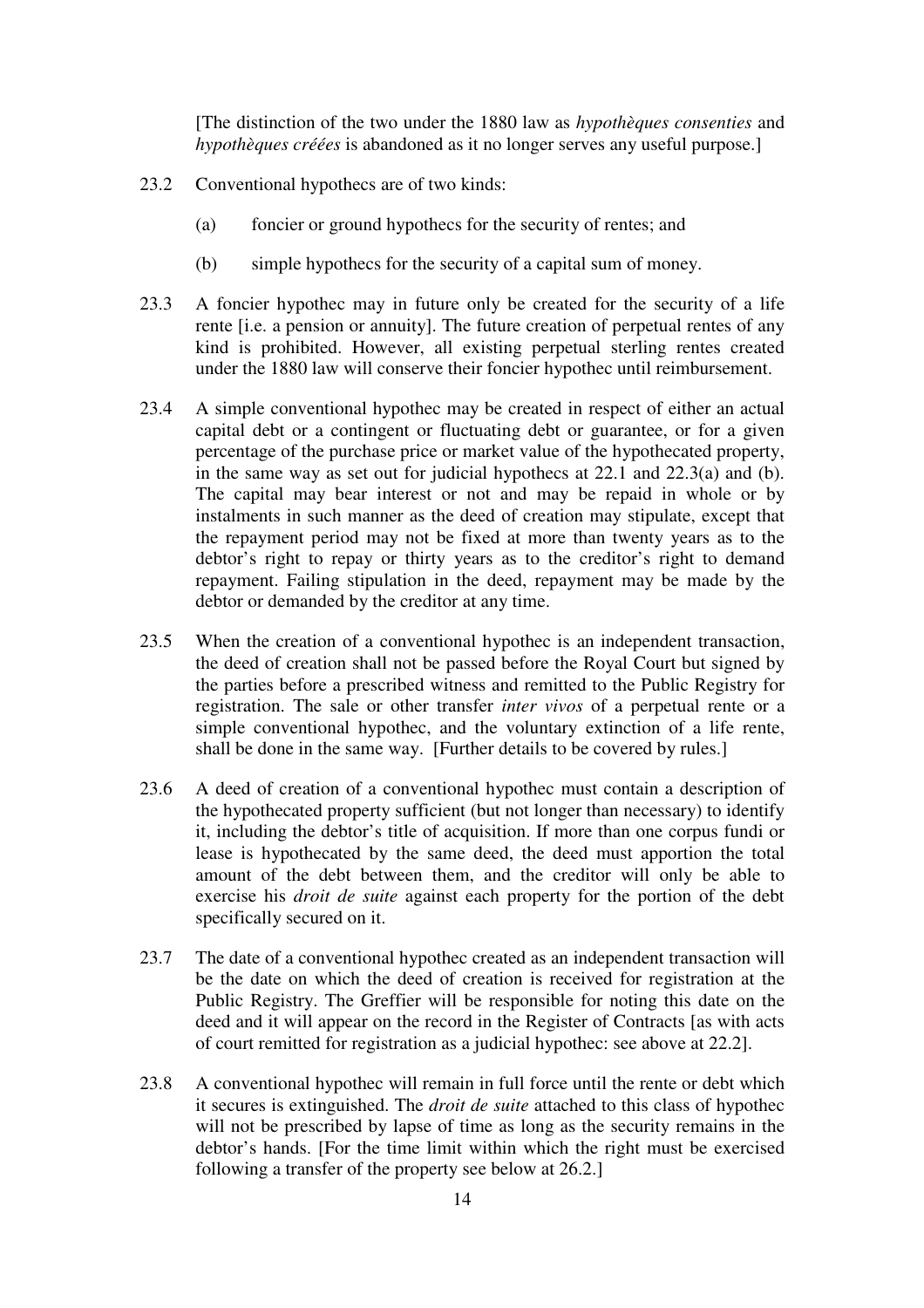- 23.9 Perpetual sterling rentes created under the 1880 law are reimbursable at the rate specified in the contract of creation, or, if none is specified, at the rate of £20 per £1 of rente. Irrespective of any provision in the contract of creation, they may be reimbursed by the debtor at any time on giving three months' notice. The owner of the rente may in future also demand reimbursement at six months' notice following a sale of the property on which the rente is due [as is already the case with pre-1880 rentes under the *Loi (1970) touchant le remboursement des rentes anciennes*]. If the owner of the rente refuses to accept reimbursement or the debtor refuses to reimburse, recourse may be had by the other party by simple action before the Royal Court, which will make such order as it thinks fit.
- 23.10 On repayment of the debt secured by a simple conventional hypothec, the hypothec must be discharged by registering a deed of extinction in the Public Registry. The same procedure applies when a perpetual rente is reimbursed. The deed is a form of receipt signed by the creditor before a prescribed witness [this is already provided by the *Loi (1959) sur le remboursement des rentes et l'extinction des hypothèques conventionnelles simples*, which perhaps should be repealed and its provisions incorporated in rules under this law]. If the rente or hypothec is subject to a life-enjoyment, the usufructuary must be a signatory to the deed and its registration will give him a foncier hypothec, lasting until his death, on all land and hypothecable leases belonging to the reimbursee.
- 23.11 If the creditor neglects to sign and register a deed of extinction as provided in 23.10, the debtor will have the same recourse to the Royal Court to compel him to do so as he would have in the case of a judicial hypothec under 22.7. If the creditor fails within one month to comply with an order of the court to sign and register a deed of extinction, or if the hypothec has long since been repaid and the creditor is dead or infirm or cannot be traced, the provisions set out in 4.5.8 will apply. As with judicial hypothecs, all that need be demonstrated in each case is that the debt has been extinguished.

[*Note.* – Under the present law, when a sterling rente or simple conventional hypothec is reimbursed, the Greffier is required to make a marginal note against the contract of creation. Since the introduction of the PRIDE system of document enrolment at the Public Registry this is no longer physically possible and the requirement is therefore dropped.]

#### 24 **Priority of charges**

- 24.1 In principle, hypothecs rank in priority strictly in order of their date.
- 24.2 Creditors may nevertheless agree to alter the priority of their charges and such agreements, whether made before or after the coming into force of the law, will be held valid in subsequent bankruptcy or other proceedings provided the agreement has been effected either –
	- (a) by contract passed before court between the debtor and all creditors or other parties affected by the change of priority; or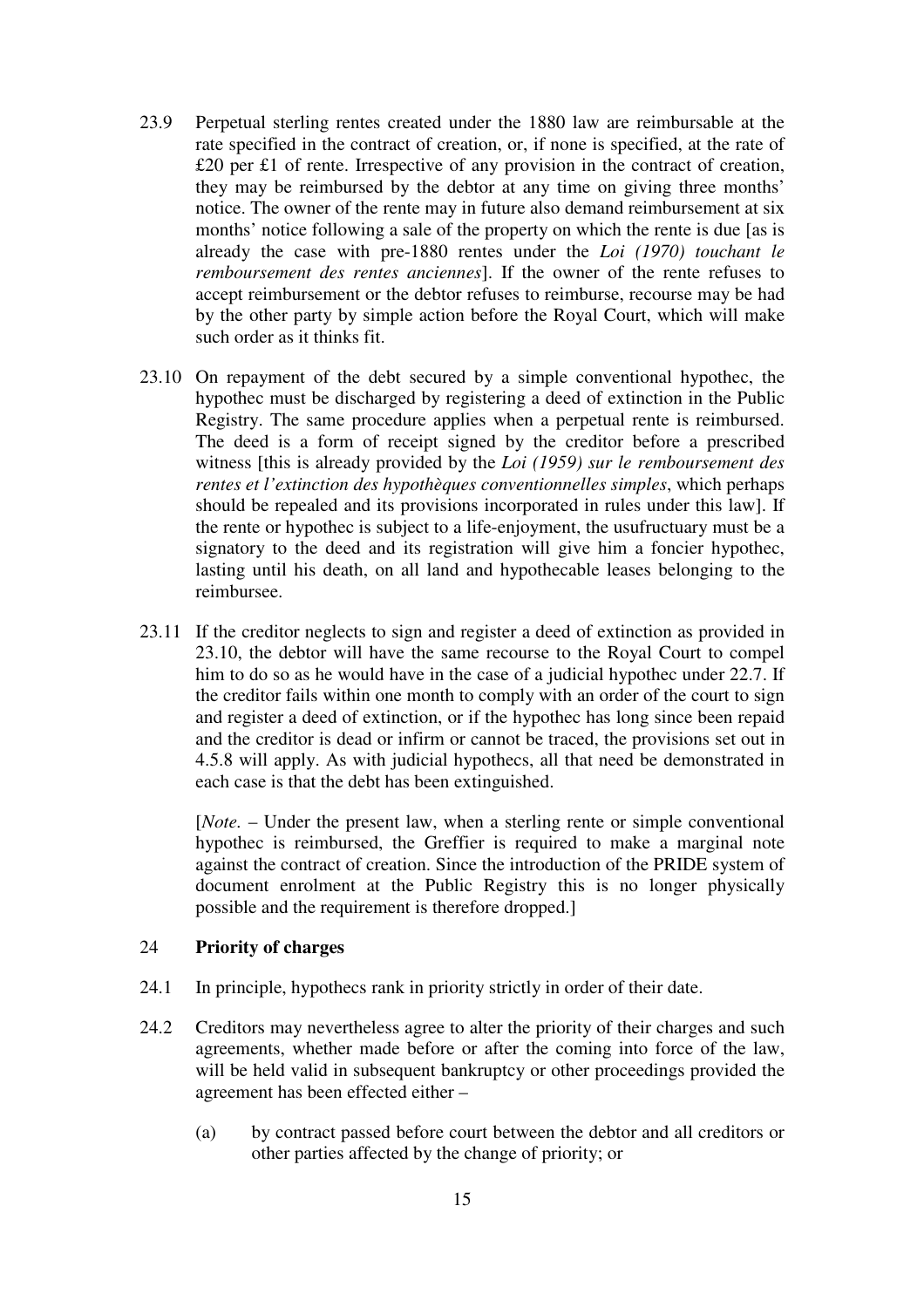- (b) by making the holder of an existing charge party to a subsequent registration to agree that the new charge shall rank first.
- 24.3 The same provisions will apply to any agreement by which an existing secured creditor is made party to a lease to safeguard the rights of the lessee.
- 24.4 Where any agreement of the above kinds has been made before the coming into force of the new law and is framed with specific reference to the position in a *dégrèvement* under the 1880 law, it shall be applied in as similar a way as possible in a *désastre* or a *remise de biens* or in any proceedings for realisation of security under the new law.

#### 25 **Release, depreciation or loss of security**

- 25.1 Unless otherwise stipulated between the parties, a hypothec is indivisible and bears equally on all the property on which it is secured. If any part of that property is alienated by the debtor without the creditor being party to the contract to release it from the hypothec, the full amount of the debt will remain hypothecated both on what is alienated and on what is reserved.
- 25.2 A creditor may relinquish his hypothecary rights over any part of his security at any time either by contract between himself and the debtor or as a party to the registration of a subsequent charge, and such release shall be irrevocable.
- 25.3 If a property charged with a judicial or conventional hypothec is destroyed or becomes so depreciated in value as no longer to provide adequate security for the debt, or if the debtor loses his title to it, the debtor (failing provision to the contrary in the loan documentation) will have the right to seek to avoid foreclosure by providing alternative or additional security, without prejudice to the creditor's right in the last resort to sue for repayment if necessary.

[*Note.* – In the case of a lease, protection for creditors against destruction of their security by determination of the lease is provided by Articles 4 and 5 of the *Loi (1996) sur l'hypothèque des biens-fonds incorporels*.]

#### 26 **Enforcement of security**

- 26.1 Secured creditors will have preference, in order of priority of their hypothecs, on the proceeds of sale of all or any part of the property on which their hypothecs are charged. If the sale takes place under a *désastre*, this right will operate as provided by paragraphs (4) and (5) of Article 32 of the Bankruptcy (Désastre) (Jersey) Law 1990. If the property is sold by the debtor without the creditor's consent other than in a *désastre*, the creditor will have the right to distrain on the proceeds of sale. [Further details of the procedure, if necessary, to be provided by rules.]
- 26.2 Subject as provided under 26.3, the *droit de suite* of a secured creditor against property in the hands of third parties cannot be exercised until the assets of the principal debtor have been exhausted, unless the new owner's contract of acquisition of the property specifically makes him liable for the secured debt. However, the period within which a creditor may exercise his *droit de suite*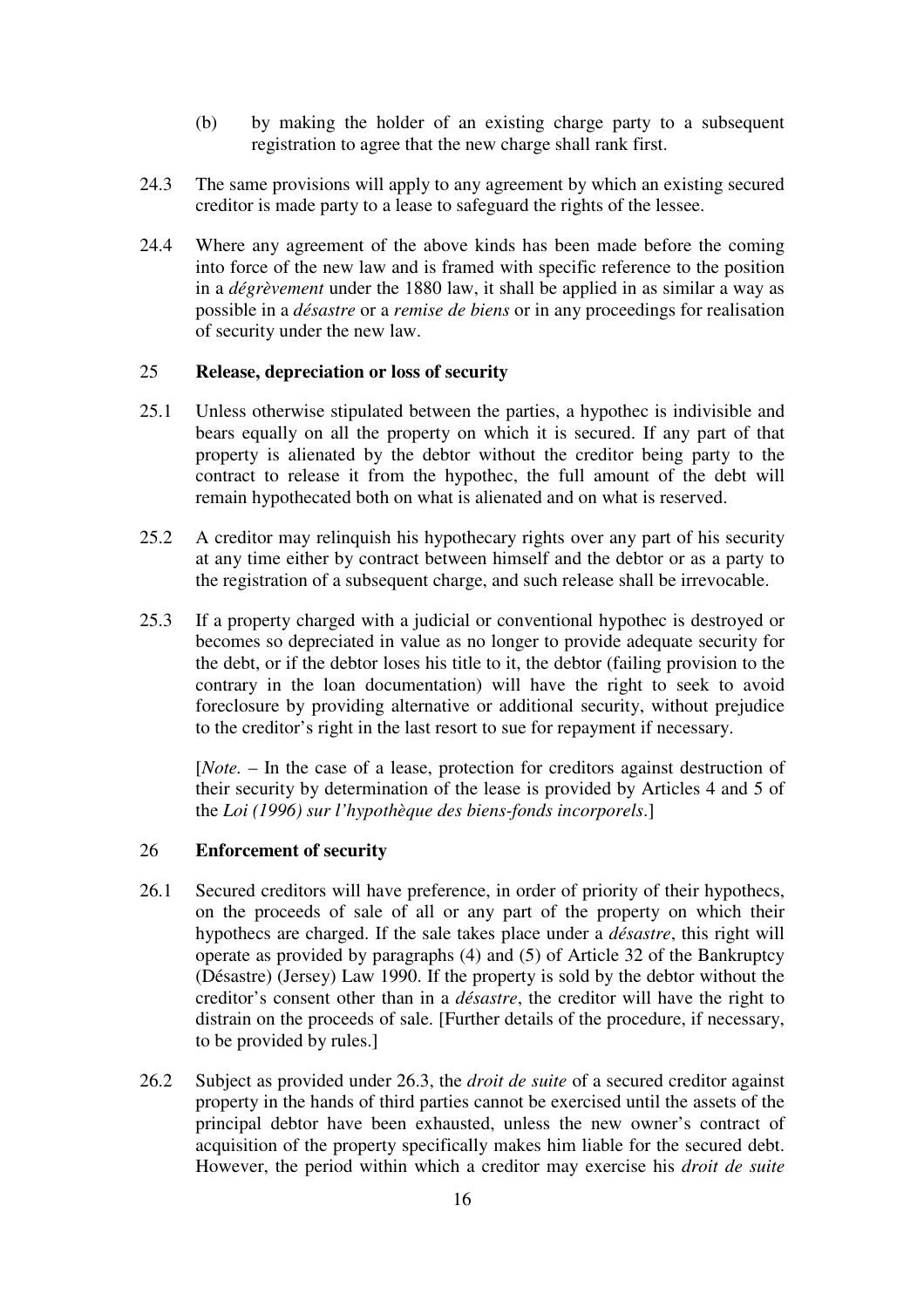will be limited to three years following transfer of the property out of the debtor's hands. [The purpose of this is to give a measure of protection to *bona fide* purchasers.]

- 26.3 The Royal Court will have a discretionary power to authorise a creditor to proceed against his security in the hands of a third party even though the debtor's assets have not been fully exhausted, on the grounds (a) that the remaining assets are inaccessible, (b) that the time available for exercising the *droit de suite* is running out, or (c) that the creditor has pursued every remedy against the debtor that he can reasonably be expected to take without undue trouble or expense. This discretion will be exercised by an order of the Court for which the creditor will have to apply. The owner of the property will have the right to be heard and to oppose the making of the order, and the Court will have a duty to balance the rights of a *bona fide* purchaser for value against those of the pursuing creditor.
- 26.4 A creditor's *droit de suite* will enable him to demand repayment of the secured debt or any balance thereof from the owner of the property, or to exercise his power of sale under 27. He will not, as under the present law, be able to force the owner to relinquish the property to him in satisfaction of the debt.
- 26.5 A claim for repayment of any secured debt after the death of the debtor shall in future be pursued in the first instance against the person who has become entitled to the property on which the debt is secured, and only thereafter against the debtor's moveable estate if necessary.

#### 27 **Power of sale**

- 27.1 All existing and future hypothecary creditors will be given a power of sale based on that provided for moveable security interests by Article 8 of the Security Interests (Jersey) Law 1983. This power will arise on the happening of any event of default by the debtor which entitles the creditor to demand immediate repayment of the capital under the terms of the bond or mortgage deed; but it will be exercisable only on the authority of an order of the Royal Court. This order will not be granted until –
	- (a) the creditor has served on the debtor a notice specifying the default complained of and requiring the debtor to remedy it; and
	- (b) the debtor has failed to remedy the default within two months [as distinct from 14 days under the Security Interests law] after receiving the notice.
- 27.2 The notice served on the debtor must be registered in the Public Registry, and any sale of the property or any part of it during the notice period without the consent of the creditor will be void.
- 27.3 Except as provided under 27.4, the duty and powers of the court in relation to a sale order will follow those provided by Article 8(4) of the Security Interests law. If the property is occupied by the debtor, the creditor will have to request an order granting him vacant possession; the debtor will have the right to be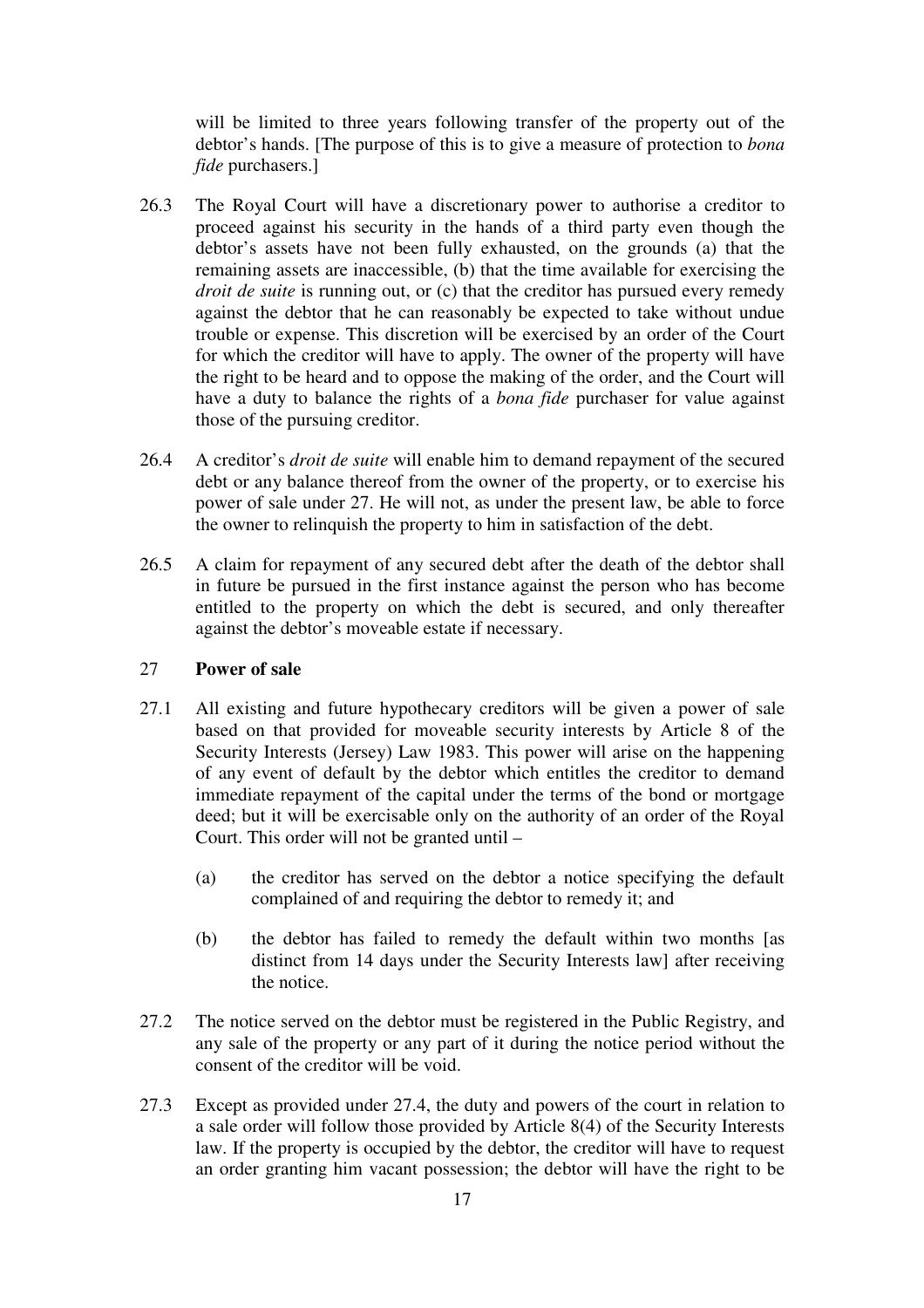heard and the court may make its order subject to any conditions it thinks fit. If the property is let, or in any other way requires management, the court may (either of its own motion or on the application of the creditor) order the appointment of a receiver to manage the property and receive any income from it.

- 27.4 The court will further have the power to grant an order for sale, without prior notice and on such terms as it thinks fit, at the request of the debtor or any other interested party, notwithstanding the dissent of any person (including the creditor) or that the creditor or other interested party does not appear in the proceedings. [This provision is based on Section 91(2) of the UK Law of Property Act 1925: see above at 13-17.]
- 27.5 The power of the court will include full discretion as to who shall have the conduct of the sale. If this is anyone other than the owner of the property, the order authorising the sale will confer on that person full power on the debtor's behalf to give the purchaser good title to the property free of encumbrances.
- 27.6 The conduct of the sale and the distribution of the proceeds afterwards will be based on Article 8(6) of the Security Interests law, with references to hypothecs substituted for those to security interests. Thus, on completion of the sale and after paying off the secured debt or debts together with interest and costs, any remaining balance will be repayable to the debtor or, if in the meantime his property has been declared *en désastre*, to the Viscount.
- 27.7 In addition, if the proceeds of sale of the property are insufficient to pay off the secured debt in full, the creditor will have a preferential claim on any income received from the property between the date of the order authorising the sale and the date of the sale. Any balance remaining unpaid after this will become an ordinary unprivileged debt.
- 27.8 Where a judicial hypothec is created for a percentage of the value of a property [see above, 22.3(b)], the price for which the property is sold under the court order (before deduction of costs) shall be taken to be the value on which the amount of the charge is calculated.
- 27.9 A creditor whose security is realised will be entitled to a maximum of five years' arrears of interest on his charge in addition to the capital. In the case of a registered order of the Family Division of the Royal Court for periodic payments, a maximum of five years' arrears of such payments will be secured. These provisions will also apply in a *désastre* or a *remise de biens*.
- 27.10 Once an order for sale has been made by the court, it will not be affected by a subsequent declaration of the debtor's property *en désastre* except as provided under 27.6. In particular, property in respect of which an order for sale has been made under this law cannot thereafter be the subject of an order on the application by the debtor's spouse under Article 12 of the Bankruptcy (Désastre) Law 1990. If such an application is made after a sale order has been applied for but before it has been granted, the court may not grant the Article 12 application unless and until the application for a sale order has been dismissed.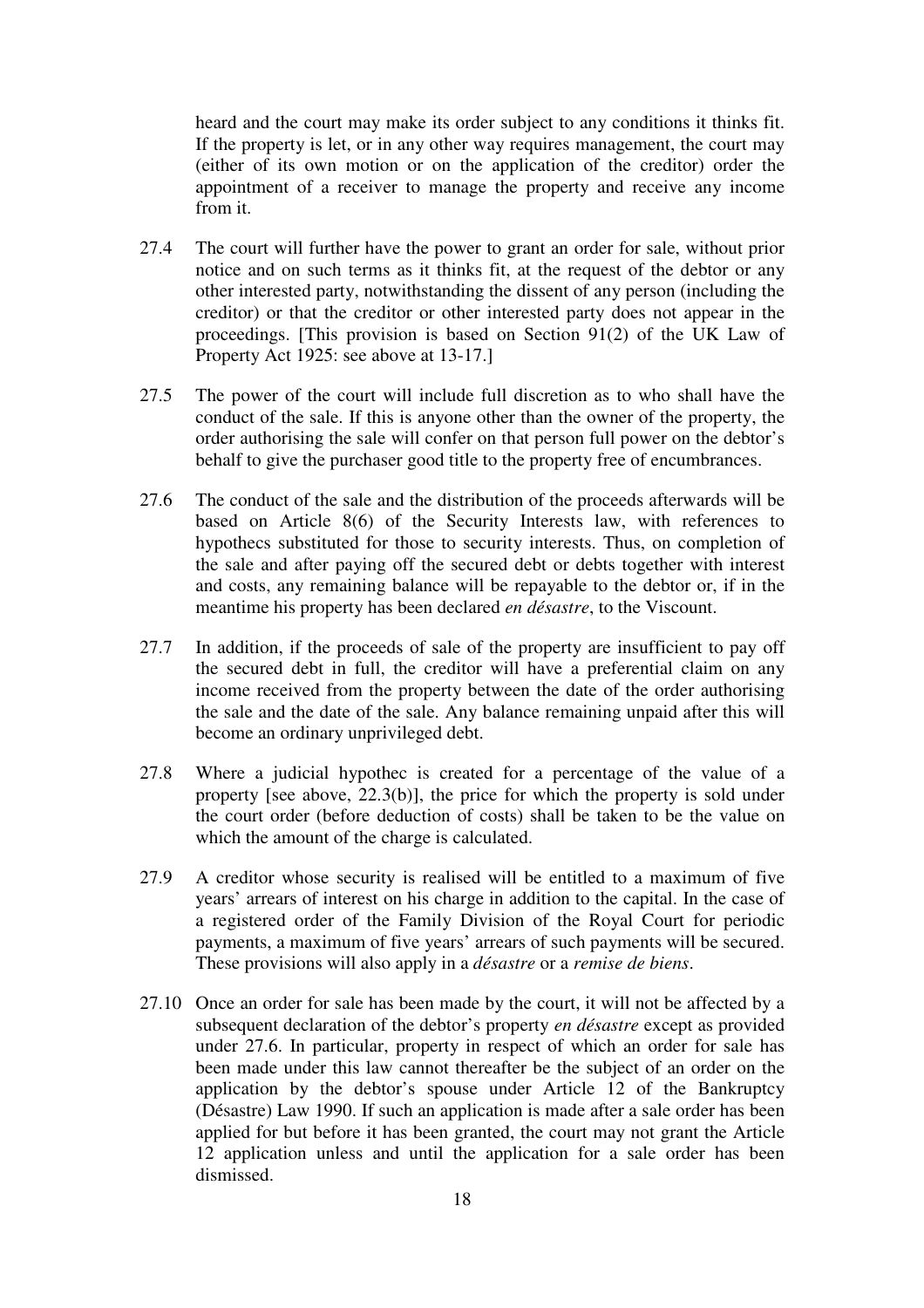27.11 The provisions of this part of the law will need to allow for cases where a debtor has died leaving an insolvent estate and all heirs and/or devisees entitled to claim the immoveables have renounced them. For example, a provision will be needed as to who can give title to the property in such cases (see 27.5).

> **DAVID LYONS,** *Chairman* **ALAN BINNINGTON CLIVE CHAPLIN JOHN KELLEHER KERRY LAWRENCE PETER HARGREAVES**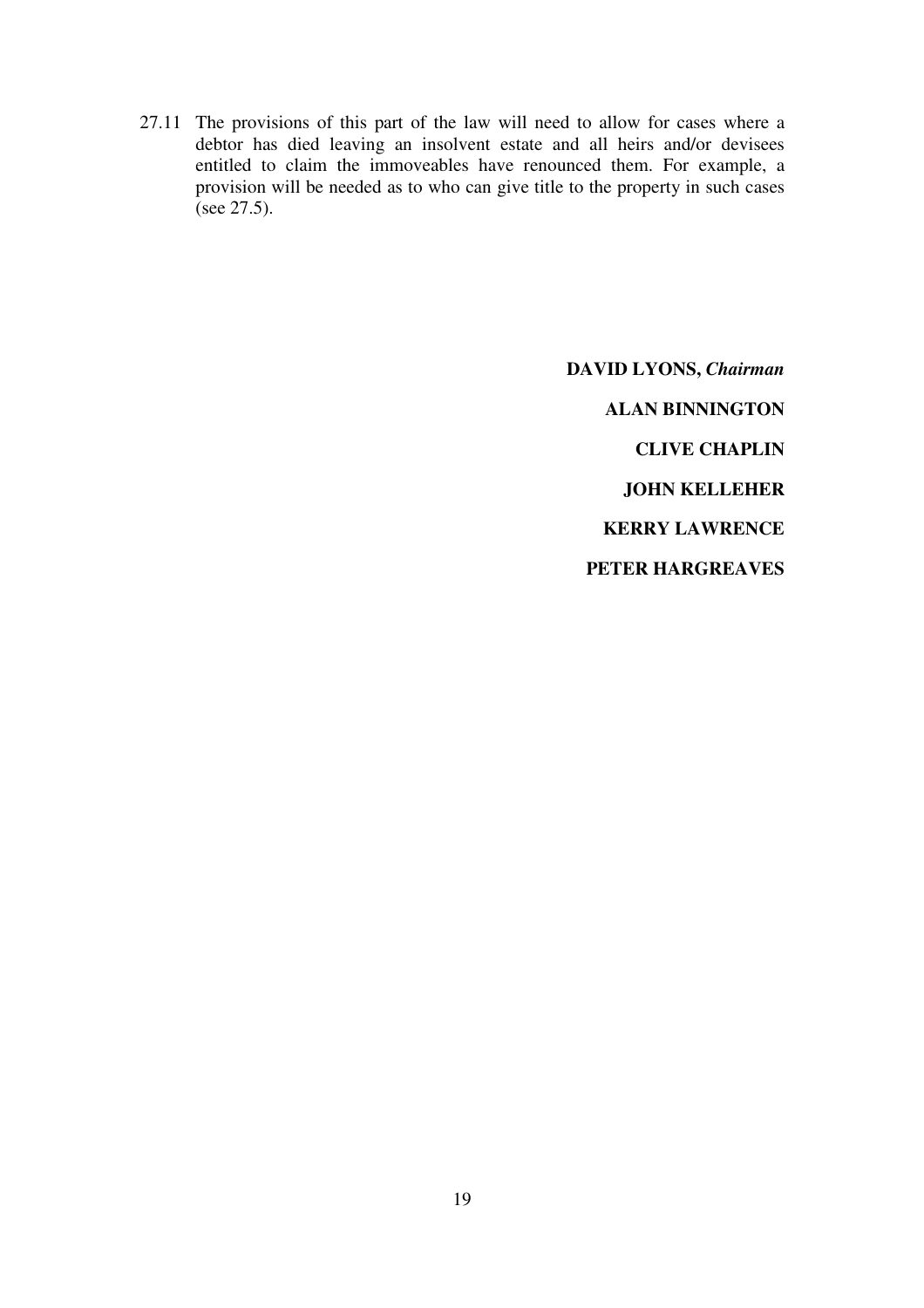### **APPENDIX A**

## **PERSONS WHO COMMENTED ON THE CONSULTATION PAPER**

Sir Philip Bailhache, Bailiff of Jersey

Mr Michael Birt, Deputy Bailiff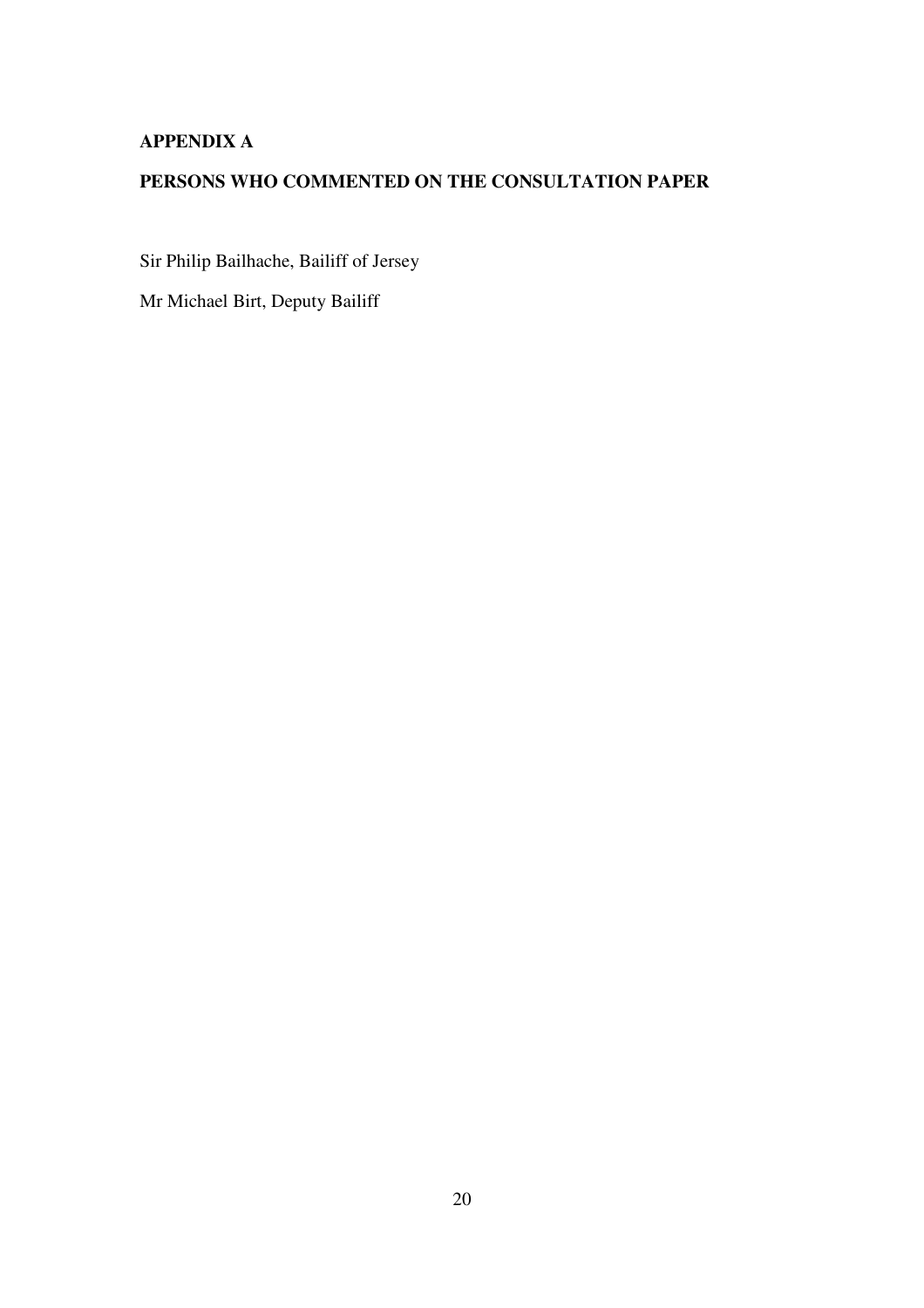#### **APPENDIX B**

#### **ACKNOWLEDGEMENTS**

The topic Commissioner for this case was David Lyons and he joins with the other Commissioners in thanking Advocate Chris Renouf and Messrs Peter Bisson and Peter Luce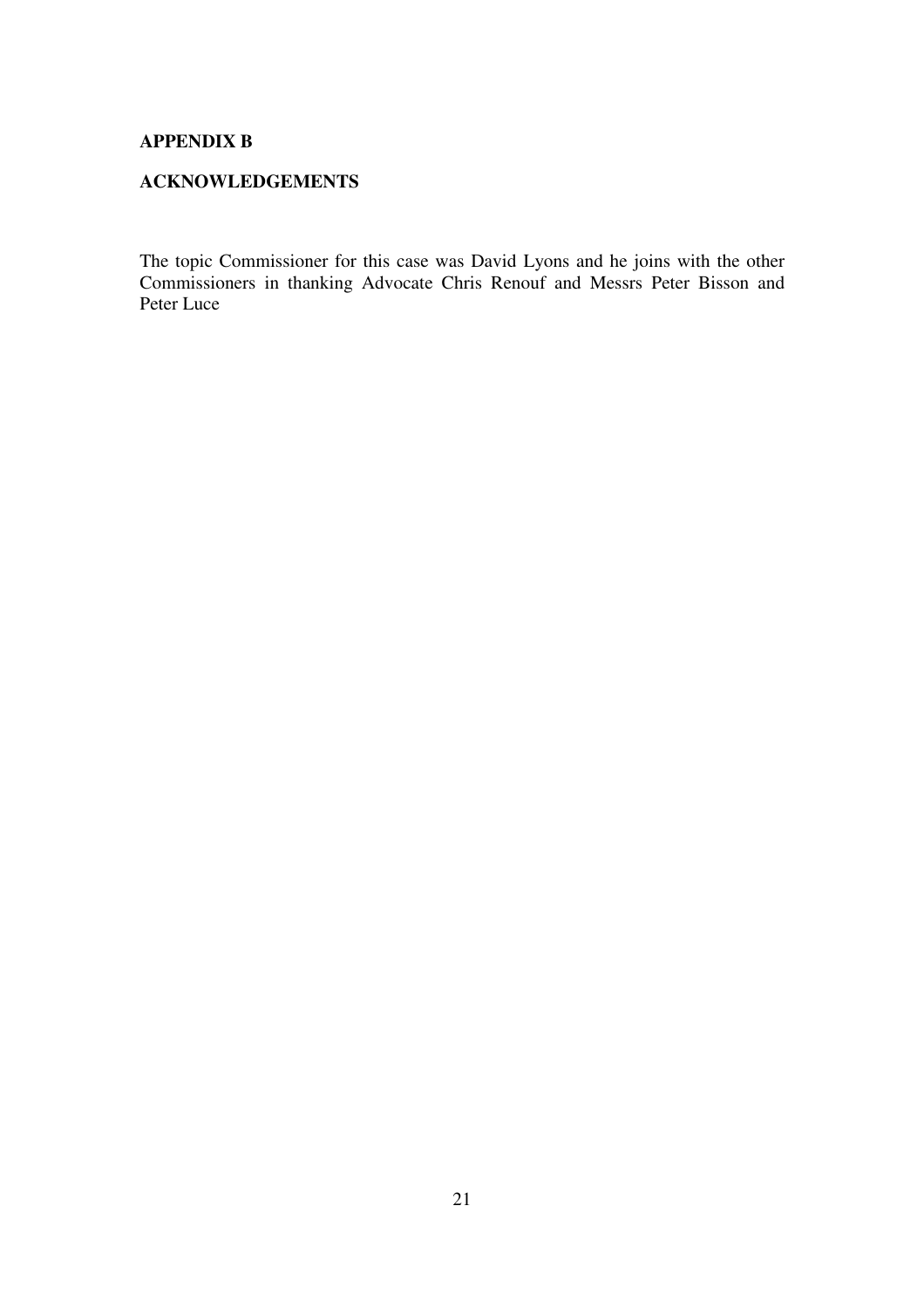#### **APPENDIX C**

#### **RULES TO BE MADE UNDER THE LAW**

There will need to be a power under the law to make either regulations or rules of court to deal with the following matters and possibly others. We strongly recommend that all details of procedure be agreed with the Greffier before being finalized.

- C1 Procedure for cancelling registration of judicial hypothecs (see 22.7). This must include a provision that if the original act of court has been lost, the defendant (as at present under the 1880 law) cannot cancel the registration on production of a copy but must produce an affidavit stating that the act has been lost and that the hypothec has not been assigned to a third party. The affidavit may be sworn before an advocate or solicitor of the Royal Court (instead of a Jurat as at present) or before a notary public.
- C2 Witnessing requirements and registration procedure for assignments of judicial hypothecs (see 22.12). Subject to the advice of conveyancers, we would suggest that these assignments be indexed in the Public Registry under the debtors' names as well as under those of the transferors and transferees.
- C3 Witnessing requirements and registration procedure for deeds of creation or transfer of a conventional hypothec (see 23.5).
- C4 Procedure for distraining on the proceeds of an unauthorised sale of the property on which a hypothec is secured (see 26.1).
- C5 The provisions of the *Loi (1959) touchant le remboursement des rentes et l'extinction des hypothèques conventionnelles simples* should perhaps be incorporated in these rules (see 23.10).